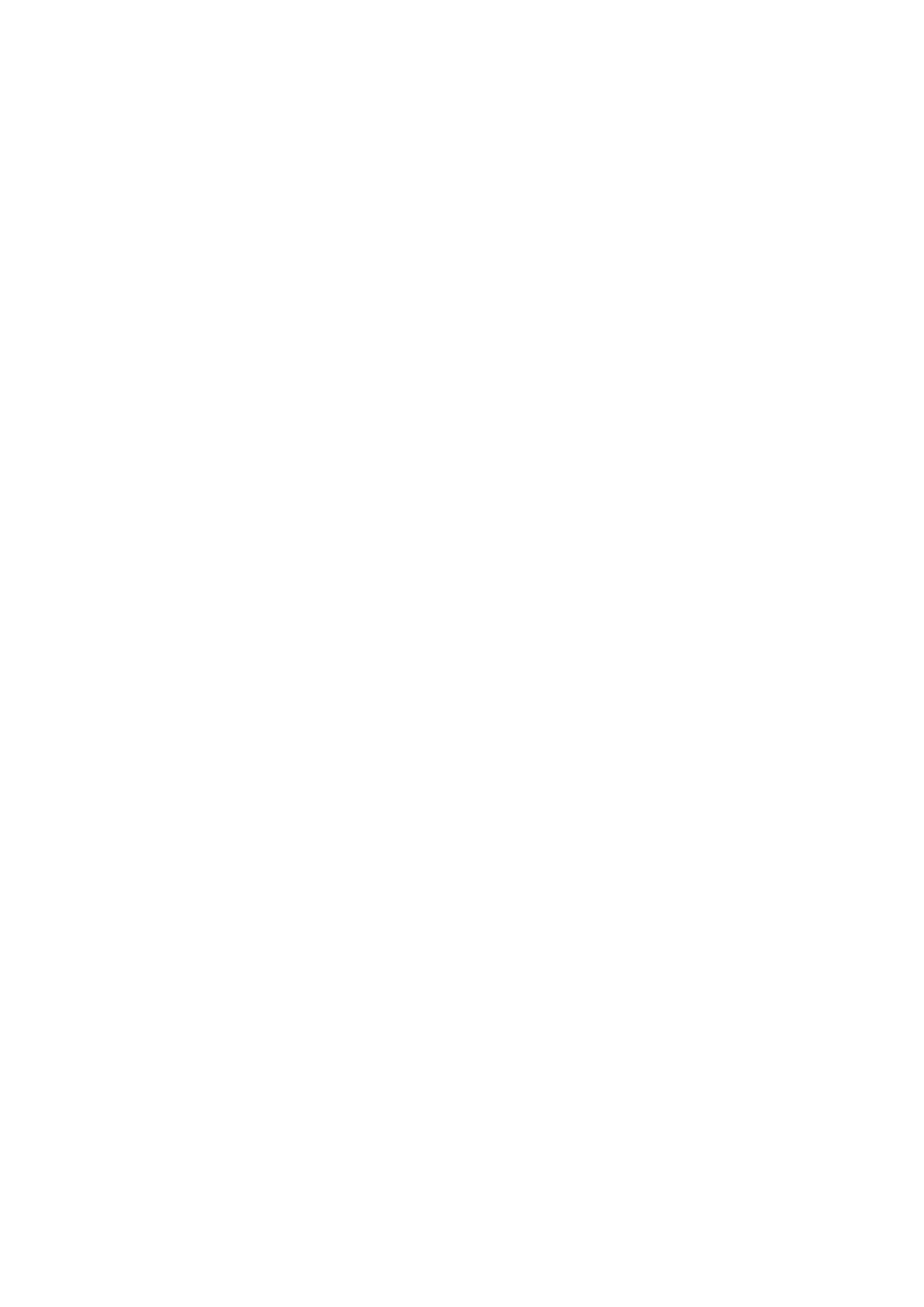

**Road Transport (Offences) Amendment Regulation 2016 (No 1)** 

**Subordinate Law SL2016-1** 

made under the **[Road Transport \(General\) Act 1999](http://www.legislation.act.gov.au/a/1999-77)**

## **1 Name of regulation**

This regulation is the *Road Transport (Offences) Amendment Regulation 2016 (No 1)*.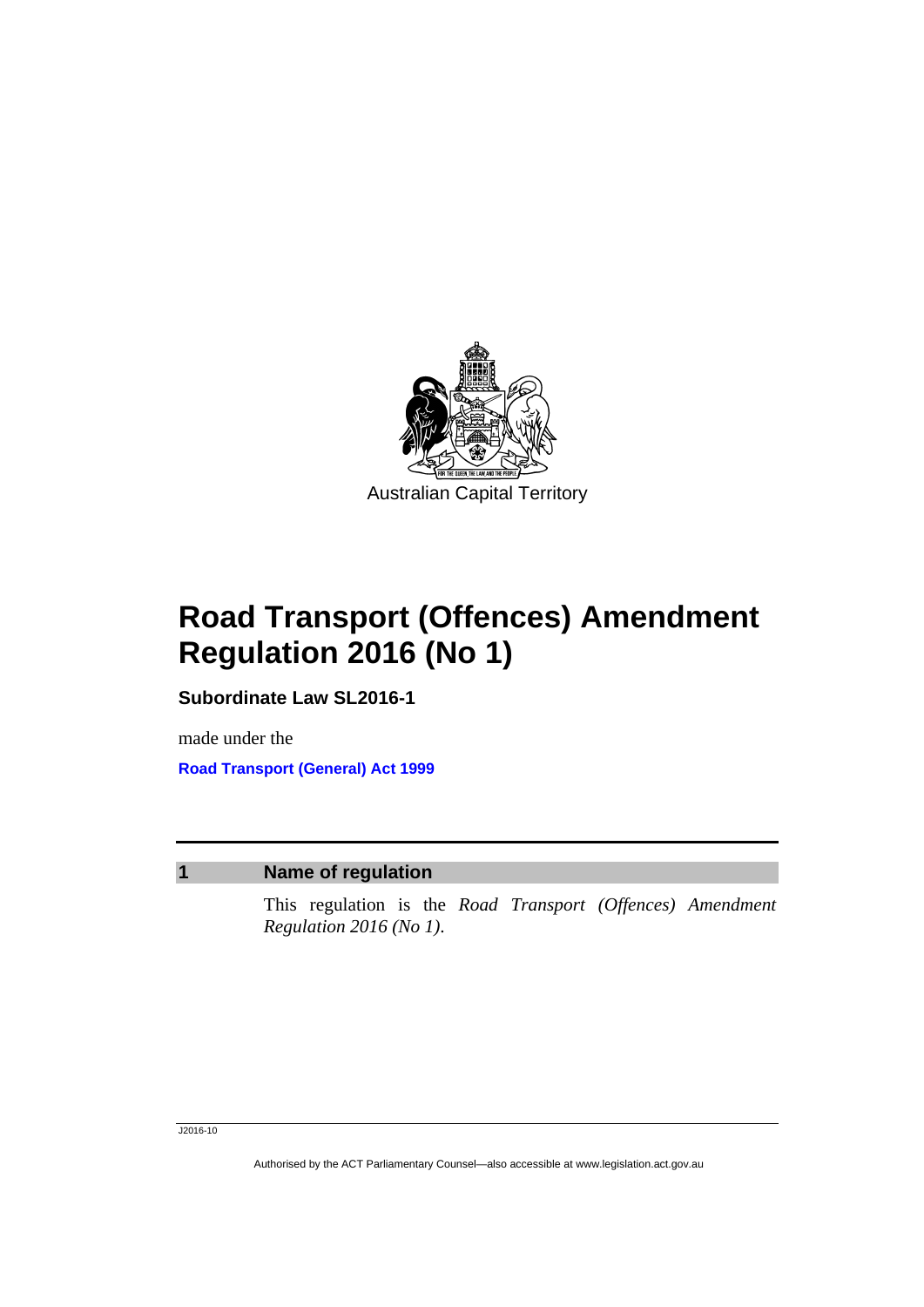### **2 Commencement**

This regulation commences on the later of—

- (a) 6 February 2016; and
- (b) the day after its notification day.
- *Note* The naming and commencement provisions automatically commence on the notification day (see [Legislation Act,](http://www.legislation.act.gov.au/a/2001-14) s 75 (1)).

## **3 Legislation amended**

This regulation amends the *[Road Transport \(Offences\)](http://www.legislation.act.gov.au/sl/2005-11)  [Regulation 2005](http://www.legislation.act.gov.au/sl/2005-11)*.

page 2 Road Transport (Offences) Amendment Regulation 2016 (No 1)

SL2016-1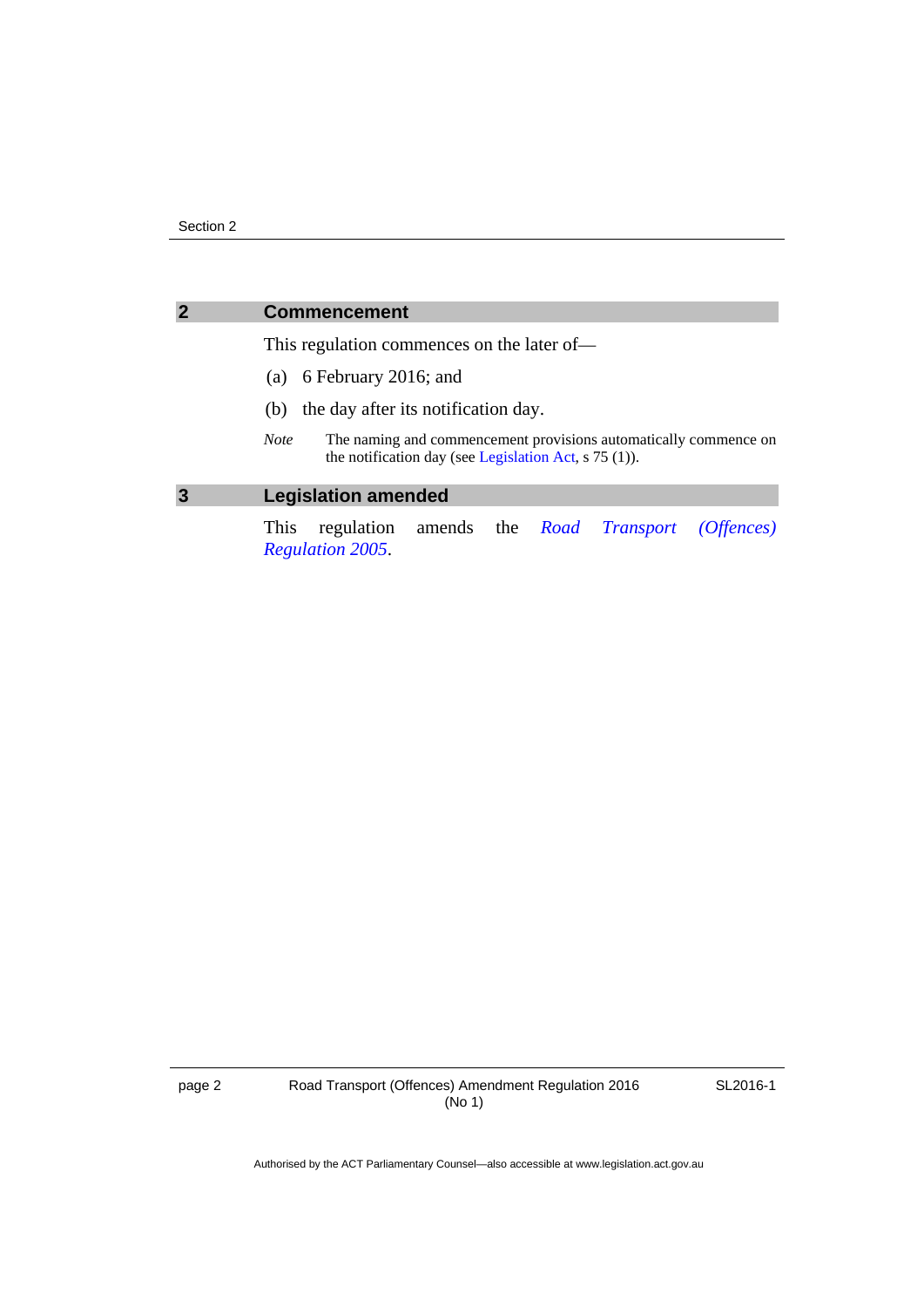## **4 Schedule 1, parts 1.2A and 1.2B**

*substitute* 

## **Part 1.2A Heavy Vehicle National Law (ACT)**

| column 1<br>item | column 2<br>offence provision and, if<br>relevant, case  | column 3<br>short description                                                                    | column 4<br>offence<br>$penalty$ (\$) | column 5<br>infringement<br>penalty (\$) | column 6<br>demerit<br>points |
|------------------|----------------------------------------------------------|--------------------------------------------------------------------------------------------------|---------------------------------------|------------------------------------------|-------------------------------|
|                  | 60(1)                                                    |                                                                                                  |                                       |                                          |                               |
| 1.1              | if heavy vehicle<br>standard relates to<br>speed limiter | use of heavy vehicle that contravenes<br>heavy vehicle standard relating to speed<br>limiter     | 6 300                                 | 630                                      |                               |
| 1.2              | in any other case                                        | use of heavy vehicle that contravenes<br>heavy vehicle standard not relating to<br>speed limiter | 3 1 5 0                               | 315                                      |                               |

SL2016-1 Road Transport (Offences) Amendment Regulation 2016 (No 1) page 3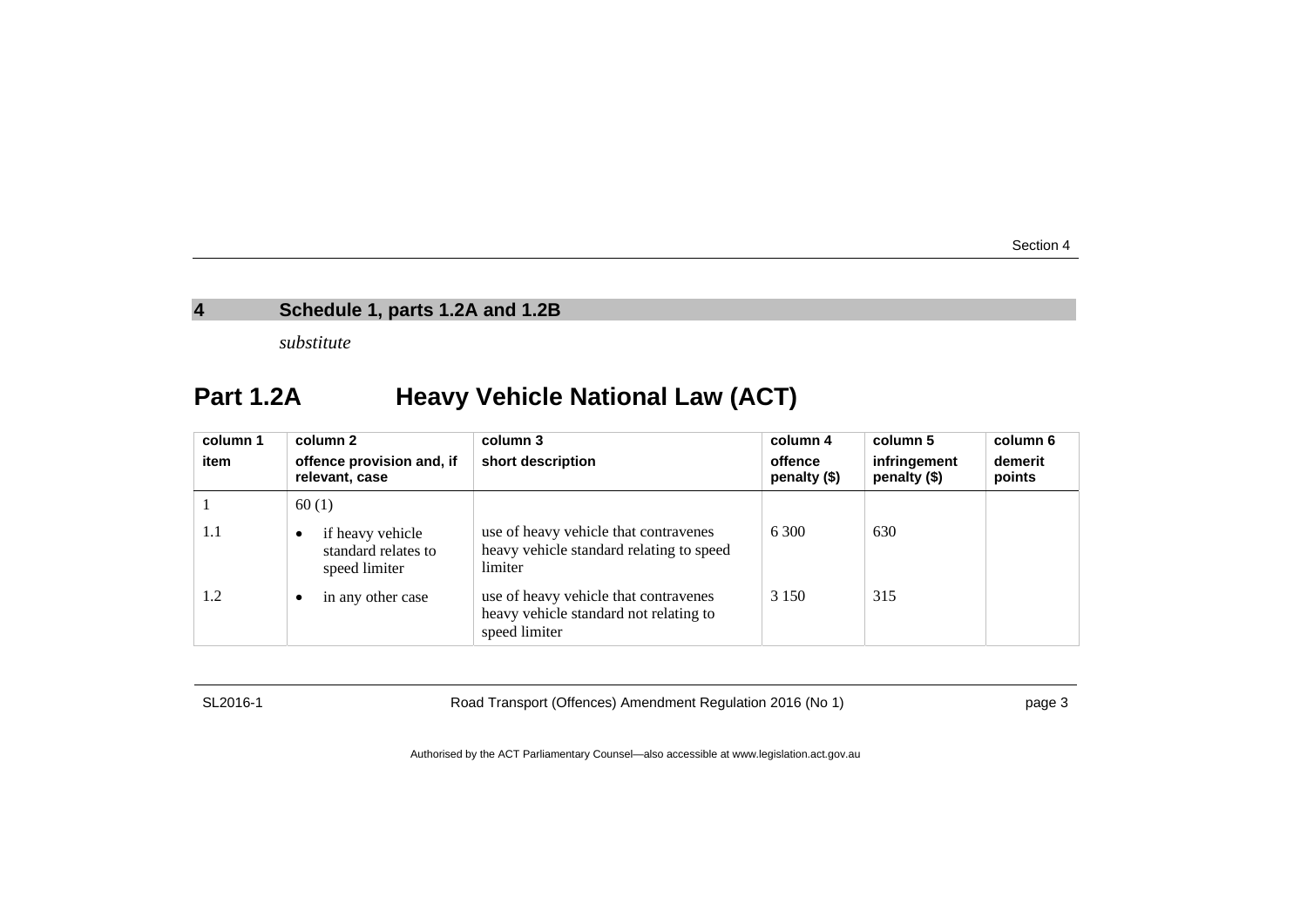| column 1<br>item | column 2<br>offence provision and, if<br>relevant, case | column 3<br>short description                                                                                                 | column 4<br>offence<br>penalty (\$) | column 5<br>infringement<br>penalty (\$) | column 6<br>demerit<br>points |
|------------------|---------------------------------------------------------|-------------------------------------------------------------------------------------------------------------------------------|-------------------------------------|------------------------------------------|-------------------------------|
| 2                | 79(2)                                                   | not return as required amended/cancelled<br>vehicle standards exemption (permit)                                              | 4 200                               | 420                                      |                               |
| 3                | 80(1)                                                   | not apply as required for replacement for<br>defaced/destroyed/lost/stolen permit for<br>vehicle standards exemption (permit) | 4 200                               |                                          |                               |
| 4                | 81(1)                                                   | contravene condition of vehicle standards<br>exemption                                                                        | 4 200                               | 420                                      |                               |
| 5                | 81(2)                                                   | use/permit to be used/heavy vehicle that<br>contravenes condition of vehicle standards<br>exemption                           | 4 200                               | 420                                      |                               |
| 6                | 81(3)                                                   | use/permit to be used/heavy vehicle in way<br>that contravenes condition of vehicle<br>standards exemption                    | 4 200                               | 420                                      |                               |

page 4 Road Transport (Offences) Amendment Regulation 2016 (No 1) SL2016-1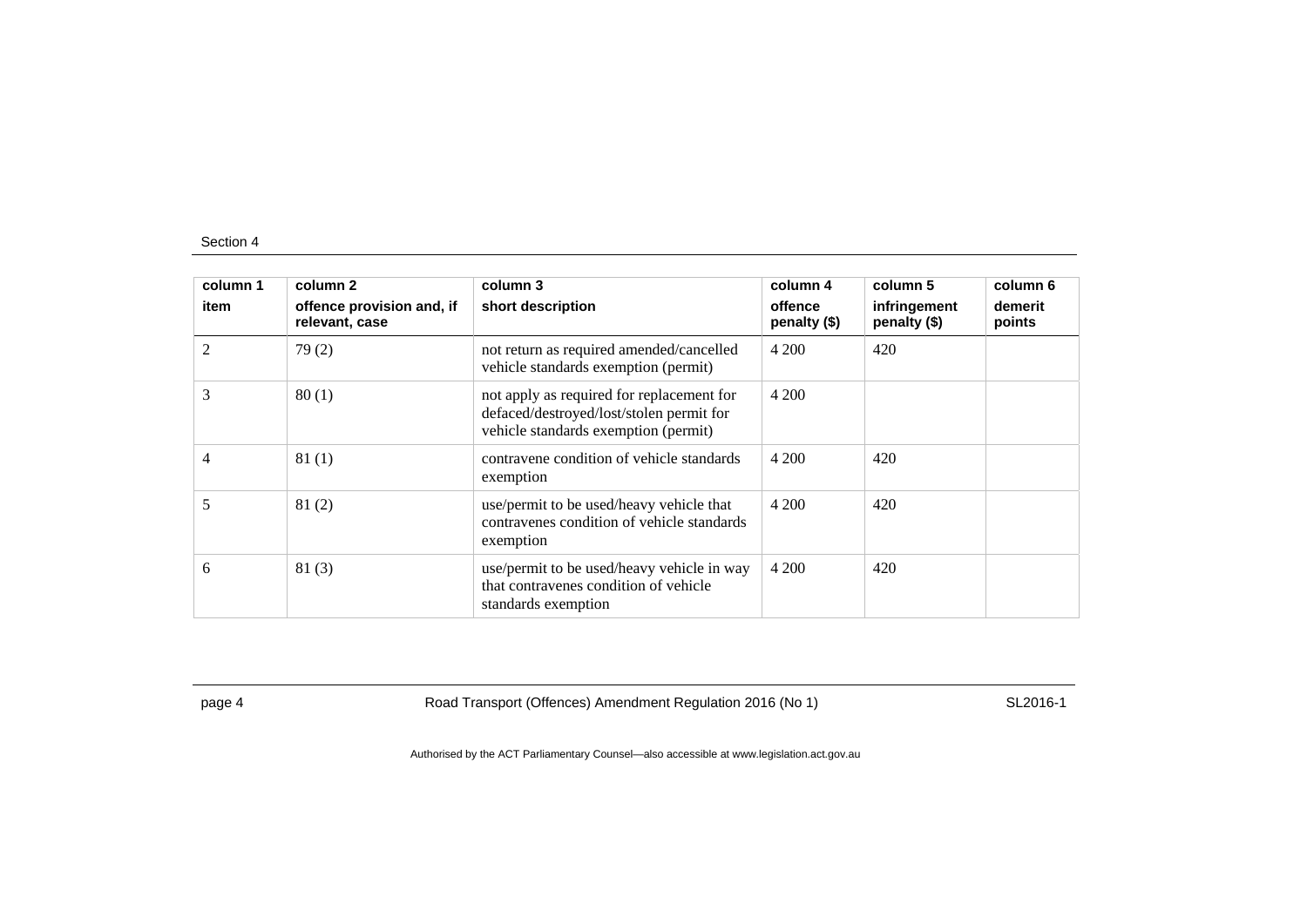| column 1 | column 2                                    | column 3                                                                                                                                                                | column 4                | column 5                     | column 6          |
|----------|---------------------------------------------|-------------------------------------------------------------------------------------------------------------------------------------------------------------------------|-------------------------|------------------------------|-------------------|
| item     | offence provision and, if<br>relevant, case | short description                                                                                                                                                       | offence<br>penalty (\$) | infringement<br>penalty (\$) | demerit<br>points |
| 7        | 82(2)                                       | driver of heavy vehicle fail to comply with<br>condition of vehicle standards exemption<br>(notice) that must keep relevant document<br>in driver's possession          | 3 1 5 0                 | 315                          |                   |
| 8        | 82(3)                                       | each relevant party for driver of heavy<br>vehicle commits offence if driver commits<br>offence against $s$ 82 (2)                                                      | 3 1 5 0                 | 315                          |                   |
| 9        | 83(1)                                       | driver of heavy vehicle not keep copy of<br>permit for vehicle standards exemption<br>(permit) in driver's possession                                                   | 3 1 5 0                 | 315                          |                   |
| 10       | 83(2)                                       | driver of heavy vehicle not return copy of<br>permit for vehicle standards exemption<br>(permit) to relevant party for driver on<br>stopping working for relevant party | 3 1 5 0                 | 315                          |                   |

SL2016-1 Road Transport (Offences) Amendment Regulation 2016 (No 1) page 5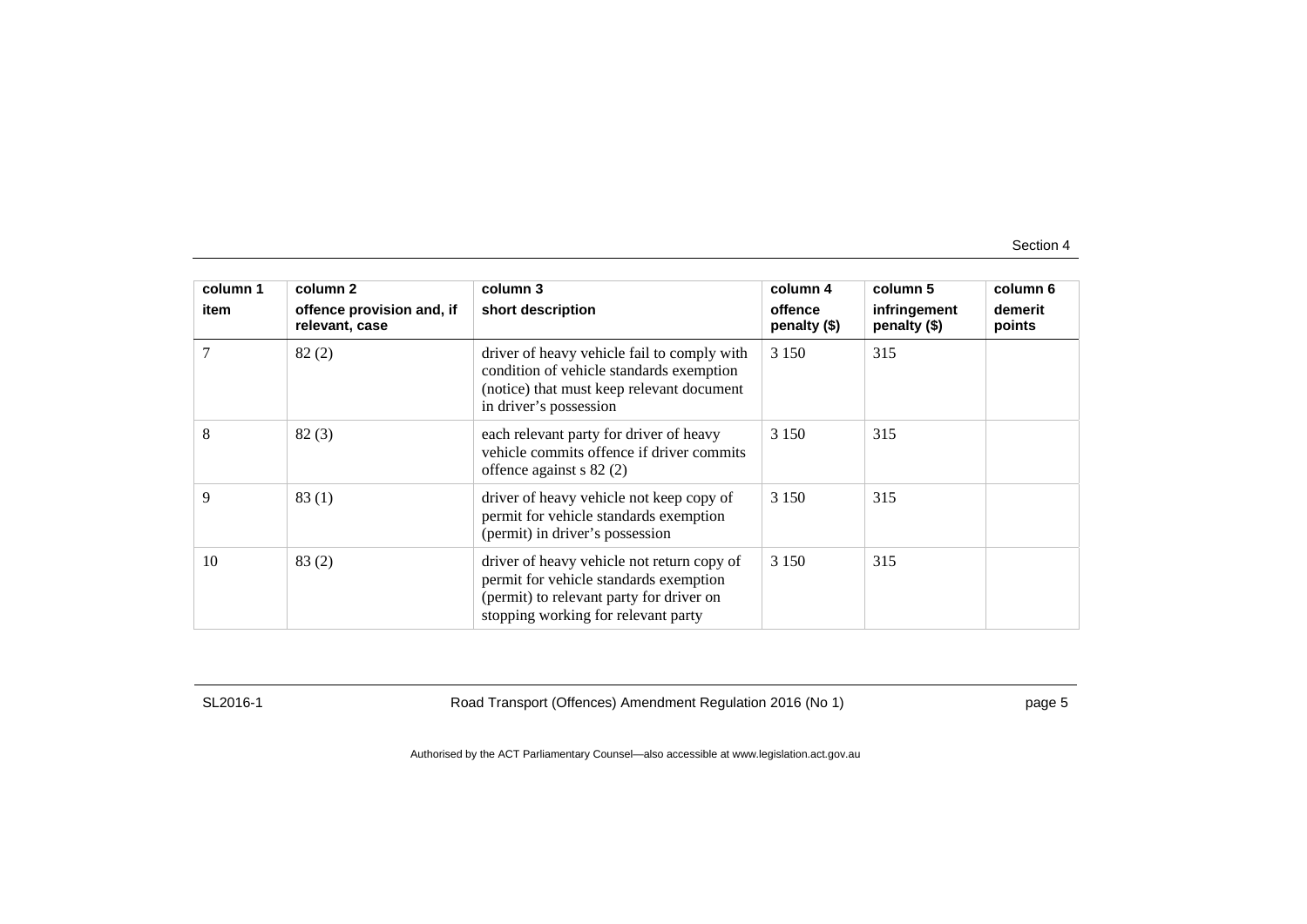| column 1 | column 2                                    | column 3                                                                                                                                                                                                | column 4                | column 5                     | column 6          |
|----------|---------------------------------------------|---------------------------------------------------------------------------------------------------------------------------------------------------------------------------------------------------------|-------------------------|------------------------------|-------------------|
| item     | offence provision and, if<br>relevant, case | short description                                                                                                                                                                                       | offence<br>penalty (\$) | infringement<br>penalty (\$) | demerit<br>points |
| 11       | 83(3)                                       | each relevant party for driver of heavy<br>vehicle commits offence if driver commits<br>offence against $s 83(1)$                                                                                       | 3 1 5 0                 | 315                          |                   |
| 12       | 85(1)                                       | unapproved modification of heavy vehicle                                                                                                                                                                | 3 1 5 0                 | 315                          |                   |
| 13       | 85(2)                                       | use/permit to be used unapproved modified<br>heavy vehicle                                                                                                                                              | 3 1 5 0                 | 315                          |                   |
| 14       | 86(2)                                       | approved vehicle examiner who approves<br>modification of heavy vehicle not give<br>certificate approving modification as<br>required and not ensure complying<br>plate/label fitted/affixed to vehicle | 3 1 5 0                 | 315                          |                   |
| 15       | 87A(1)                                      | tamper with plate/label fitted/affixed to<br>heavy vehicle                                                                                                                                              | 3 1 5 0                 | 315                          |                   |
| 16       | 89(1)                                       | use/permit to be used unsafe heavy vehicle                                                                                                                                                              | 6 300                   | 630                          |                   |

page 6 **Road Transport (Offences) Amendment Regulation 2016 (No 1)** SL2016-1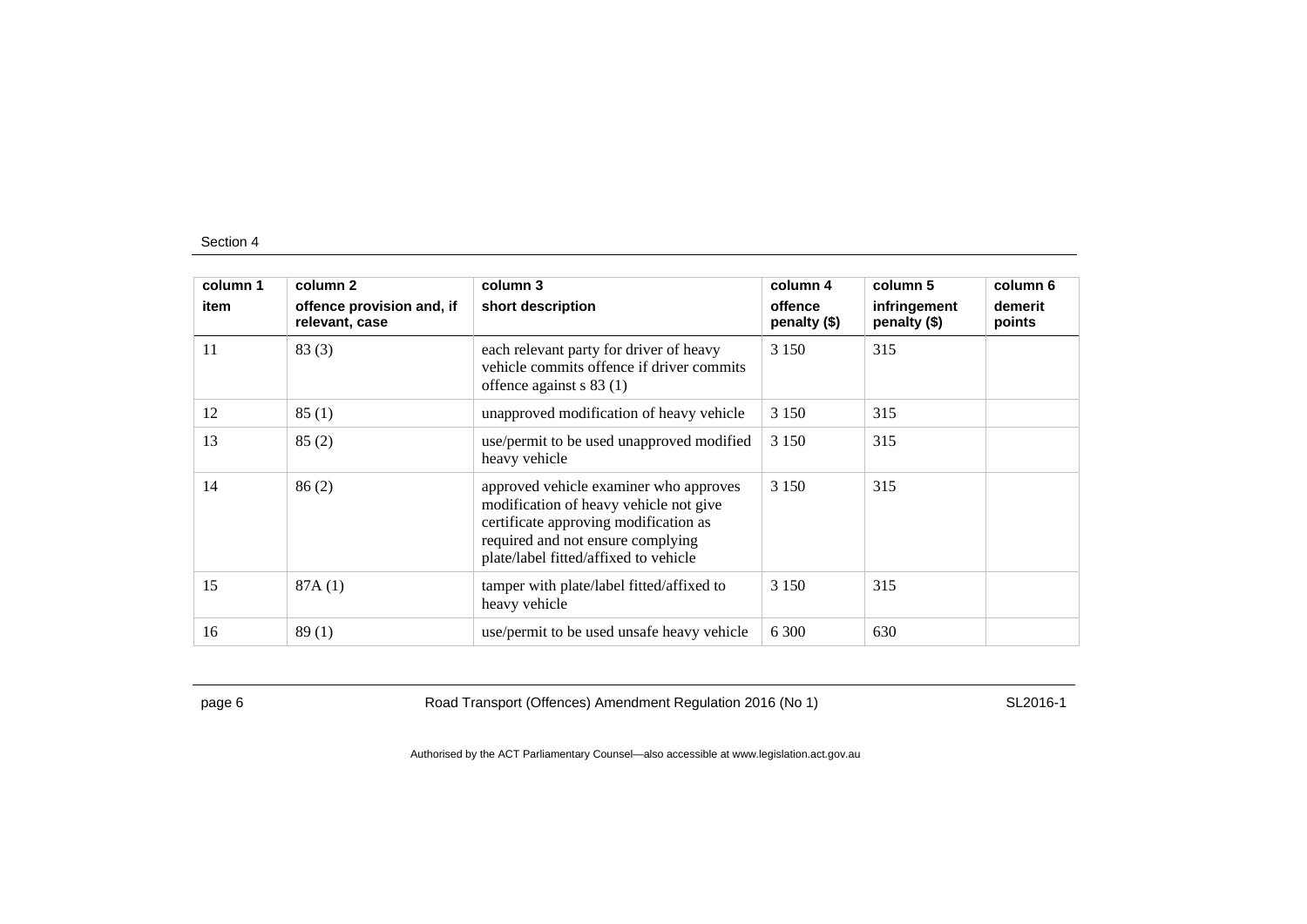| column 1 | column 2                                    | column 3                                                                                                                                                     | column 4                | column 5                     | column 6          |
|----------|---------------------------------------------|--------------------------------------------------------------------------------------------------------------------------------------------------------------|-------------------------|------------------------------|-------------------|
| item     | offence provision and, if<br>relevant, case | short description                                                                                                                                            | offence<br>penalty (\$) | infringement<br>penalty (\$) | demerit<br>points |
| 17       | 90(1)                                       | use/permit to be used heavy vehicle not<br>fitted with emission control system if<br>required by heavy vehicle standard                                      | 3 1 5 0                 | 315                          |                   |
| 18       | 90(2)                                       | use/permit to be used heavy vehicle fitted<br>with emission control system not operating<br>as designed                                                      | 3 1 5 0                 | 315                          |                   |
| 19       | 90(3)                                       | use/permit to be used heavy vehicle fitted<br>with emission control system and operate<br>system in way causes non-compliance with<br>heavy vehicle standard | 3 1 5 0                 | 315                          |                   |
| 20       | 91(1)                                       | tamper with emission control system fitted<br>to heavy vehicle                                                                                               | 10 490                  |                              |                   |
| 21       | 91(2)                                       | operator of heavy vehicle use/permit to be<br>used vehicle fitted with tampered emission<br>control system                                                   | 10 490                  |                              |                   |

SL2016-1 Road Transport (Offences) Amendment Regulation 2016 (No 1) page 7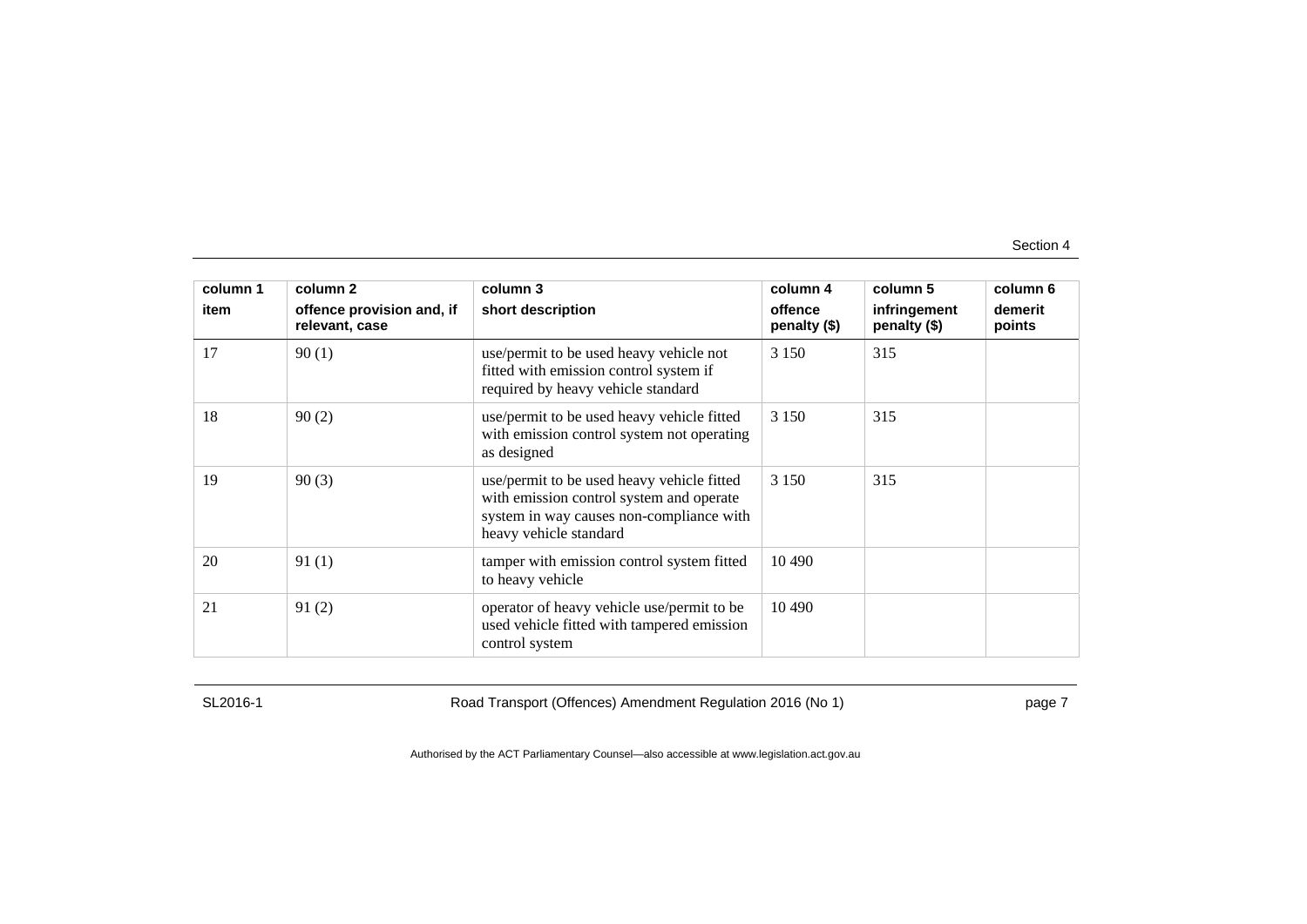| column 1<br>item | column 2<br>offence provision and, if<br>relevant, case | column 3<br>short description                                                                                            | column 4<br>offence<br>penalty (\$) | column 5<br>infringement<br>penalty (\$) | column 6<br>demerit<br>points |
|------------------|---------------------------------------------------------|--------------------------------------------------------------------------------------------------------------------------|-------------------------------------|------------------------------------------|-------------------------------|
| 22               | 92(2)                                                   | use/permit to be used incorrect warning<br>sign on heavy vehicle                                                         | 3 1 5 0                             | 315                                      |                               |
| 23               | 93(1)                                                   | tamper with speed limiter fitted to heavy<br>vehicle                                                                     | 10 4 90                             |                                          |                               |
| 24               | 93(2)                                                   | fit tampered speed limiter to heavy vehicle                                                                              | 10 4 90                             |                                          |                               |
| 25               | 93(3)                                                   | operator of heavy vehicle use vehicle fitted<br>with tampered speed limiter                                              | 10 490                              |                                          |                               |
| 26               | 96(1)                                                   |                                                                                                                          |                                     |                                          |                               |
| 26.1             | minor risk breach                                       | drive heavy vehicle if vehicle (with load)<br>not comply with mass requirements<br>applying to vehicle—minor risk breach | 4 200                               | 420                                      |                               |

page 8 Road Transport (Offences) Amendment Regulation 2016 (No 1) SL2016-1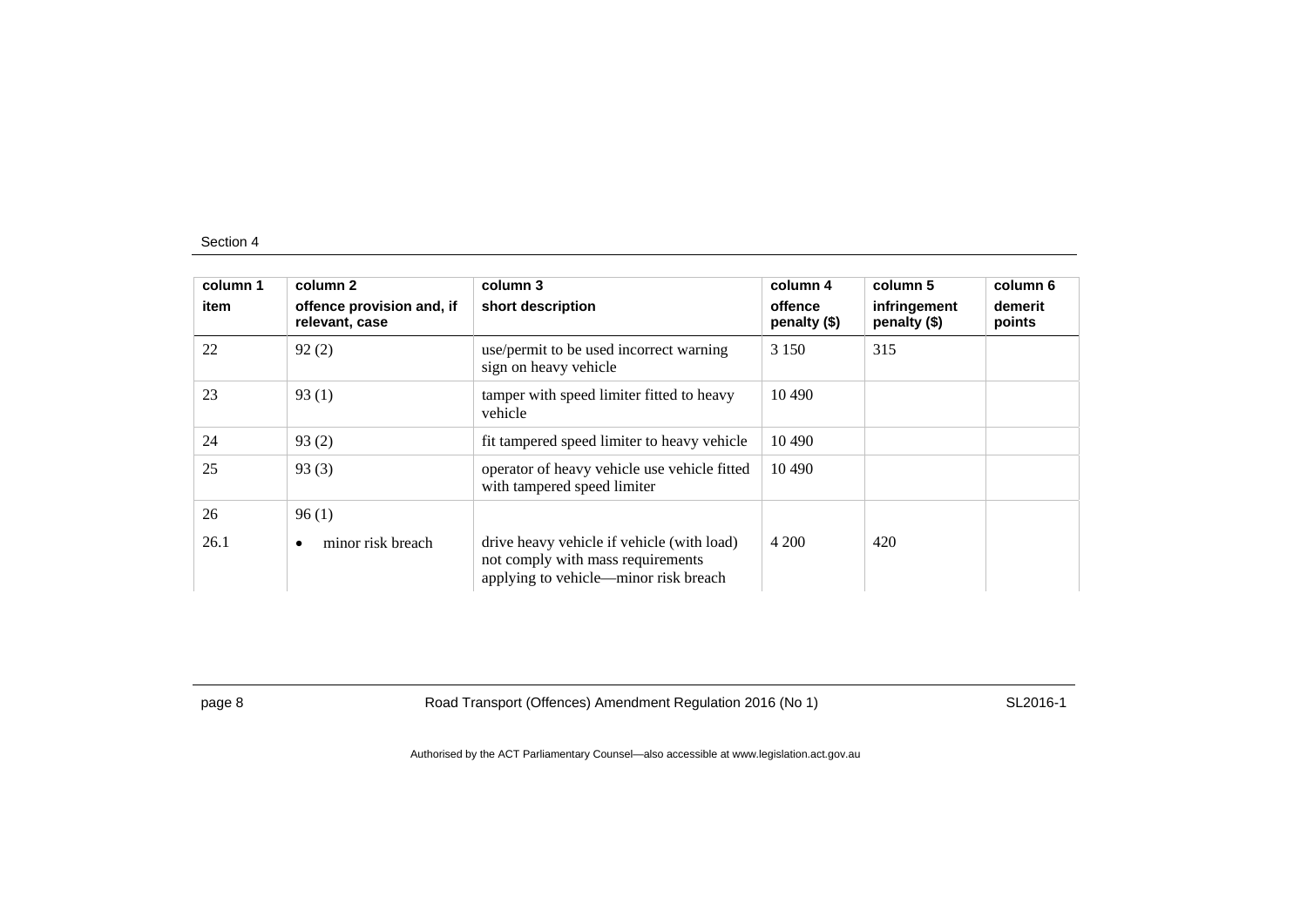| column 1 | column 2                                         | column 3                                                                                                                                   | column 4                  | column 5                     | column 6          |
|----------|--------------------------------------------------|--------------------------------------------------------------------------------------------------------------------------------------------|---------------------------|------------------------------|-------------------|
| item     | offence provision and, if<br>relevant, case      | short description                                                                                                                          | offence<br>penalty $(\$)$ | infringement<br>penalty (\$) | demerit<br>points |
| 26.2     | substantial risk breach<br>$\bullet$             | drive heavy vehicle if vehicle (with load)<br>not comply with mass requirements<br>applying to vehicle—substantial risk<br>breach          | 6.300                     | 630                          |                   |
| 26.3     | severe risk breach                               | drive heavy vehicle if vehicle (with load)<br>not comply with mass requirements<br>applying to vehicle—severe risk breach                  | $10490-$<br>31 490        |                              |                   |
| 27       | 102(1)                                           |                                                                                                                                            |                           |                              |                   |
| 27.1     | heavy vehicle not<br>have goods or<br>passengers | drive heavy vehicle if vehicle (with load)<br>not comply with dimension requirements<br>applying to vehicle without goods or<br>passengers | 3 1 5 0                   | 315                          |                   |

SL2016-1 Road Transport (Offences) Amendment Regulation 2016 (No 1) page 9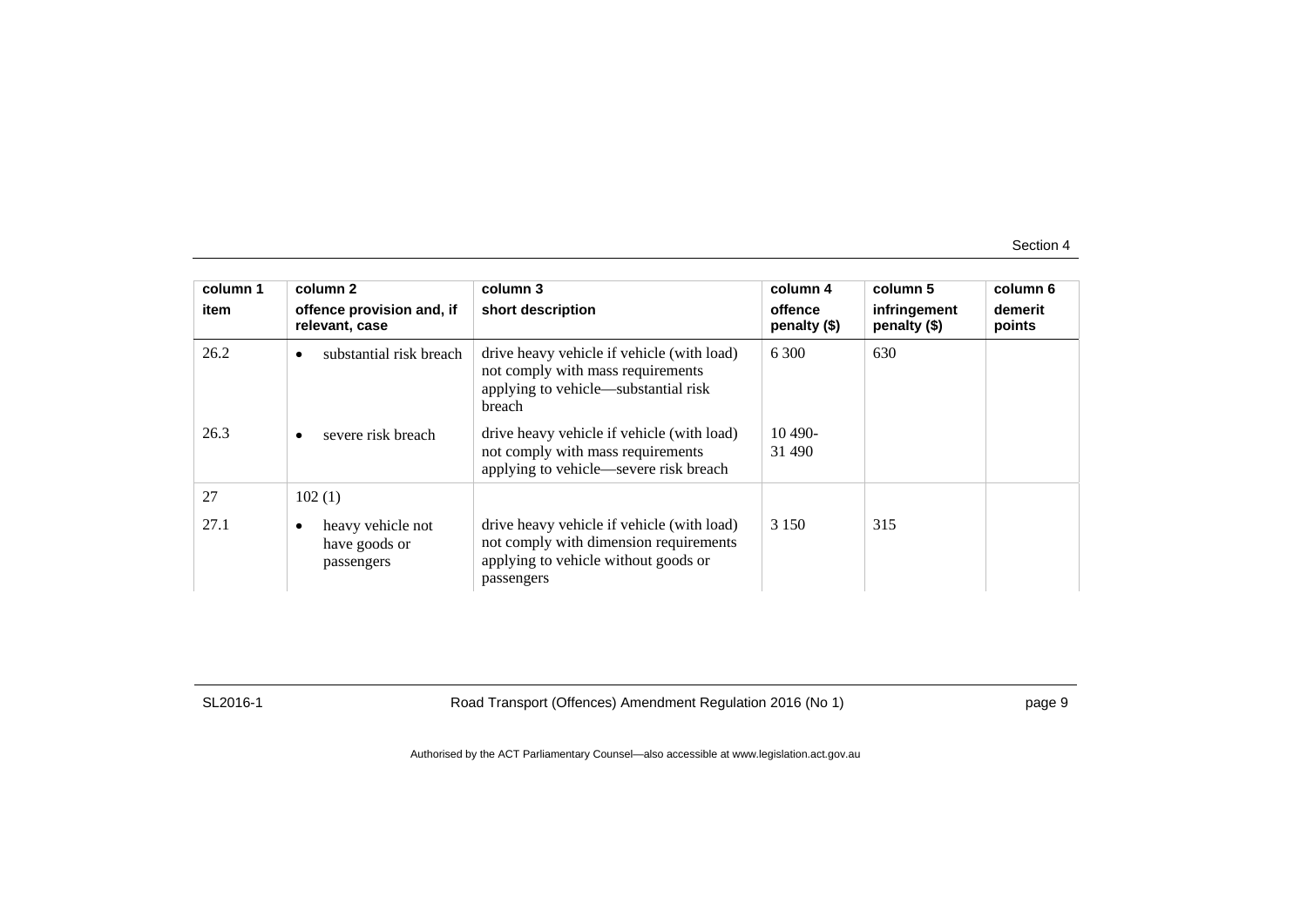| column 1 | column 2                                                                        | column 3                                                                                                                                                        | column 4                | column 5                     | column 6          |
|----------|---------------------------------------------------------------------------------|-----------------------------------------------------------------------------------------------------------------------------------------------------------------|-------------------------|------------------------------|-------------------|
| item     | offence provision and, if<br>relevant, case                                     | short description                                                                                                                                               | offence<br>penalty (\$) | infringement<br>penalty (\$) | demerit<br>points |
| 27.2     | heavy vehicle has<br>٠<br>goods or passengers<br>and minor risk breach          | drive heavy vehicle if vehicle (with load)<br>not comply with dimension requirements<br>applying to vehicle with goods or<br>passengers—minor risk breach       | 3 1 5 0                 | 315                          |                   |
| 27.3     | heavy vehicle has<br>٠<br>goods or passengers<br>and substantial risk<br>breach | drive heavy vehicle if vehicle (with load)<br>not comply with dimension requirements<br>applying to vehicle with goods or<br>passengers—substantial risk breach | 5 2 5 0                 | 525                          |                   |
| 27.4     | heavy vehicle has<br>goods or passengers<br>and severe risk breach              | drive heavy vehicle if vehicle (with load)<br>not comply with dimension requirements<br>applying to vehicle with goods or<br>passengers—severe risk breach      | 10.490                  |                              |                   |
| 28       | 109(2)                                                                          | use heavy vehicle with stated projecting<br>load without warning signal fixed to back<br>of load                                                                | 3 1 5 0                 | 315                          |                   |

page 10 Road Transport (Offences) Amendment Regulation 2016 (No 1) SL2016-1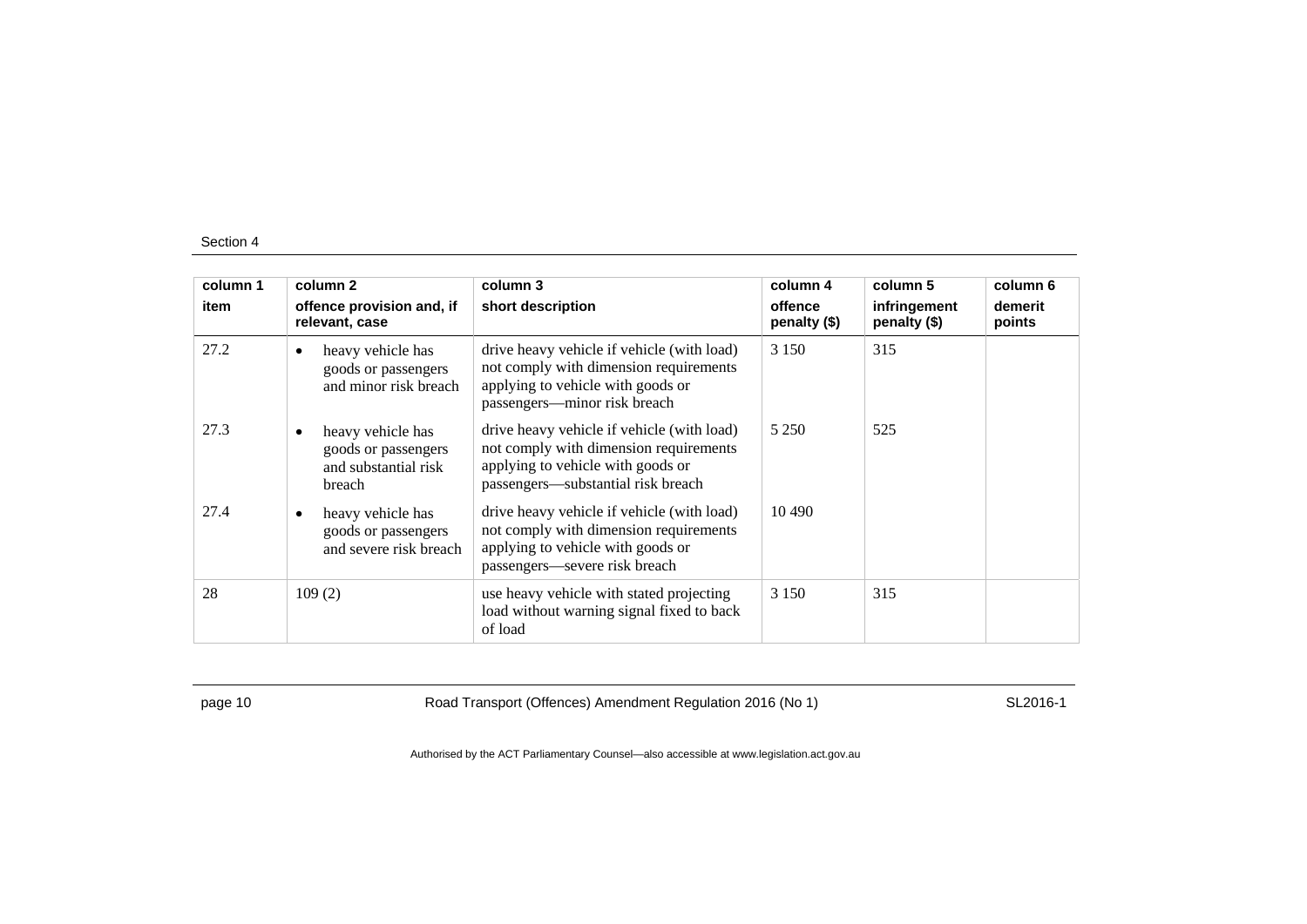| column 1 | column 2                                    | column 3                                                                                            | column 4                | column 5                     | column 6          |
|----------|---------------------------------------------|-----------------------------------------------------------------------------------------------------|-------------------------|------------------------------|-------------------|
| item     | offence provision and, if<br>relevant, case | short description                                                                                   | offence<br>penalty (\$) | infringement<br>penalty (\$) | demerit<br>points |
| 29       | 111(1)                                      |                                                                                                     |                         |                              |                   |
| 29.1     | minor risk breach<br>$\bullet$              | drive heavy vehicle if vehicle not comply<br>with loading requirements—minor risk<br>breach         | 3 1 5 0                 | 315                          |                   |
| 29.2     | substantial risk breach<br>$\bullet$        | drive heavy vehicle if vehicle not comply<br>with loading requirements—substantial<br>risk breach   | 5 2 5 0                 | 525                          |                   |
| 29.3     | severe risk breach<br>$\bullet$             | drive heavy vehicle if vehicle not comply<br>with loading requirements-severe risk<br>breach        | 10 490                  |                              |                   |
| 30       | 129(1)                                      | driver/operator of heavy vehicle contravene<br>condition of mass or dimension exemption             | 6 300                   | 630                          |                   |
| 31       | 129(2)                                      | use/permit to be used heavy vehicle that<br>contravenes condition of mass or<br>dimension exemption | 6 300                   | 630                          |                   |

SL2016-1 Road Transport (Offences) Amendment Regulation 2016 (No 1) page 11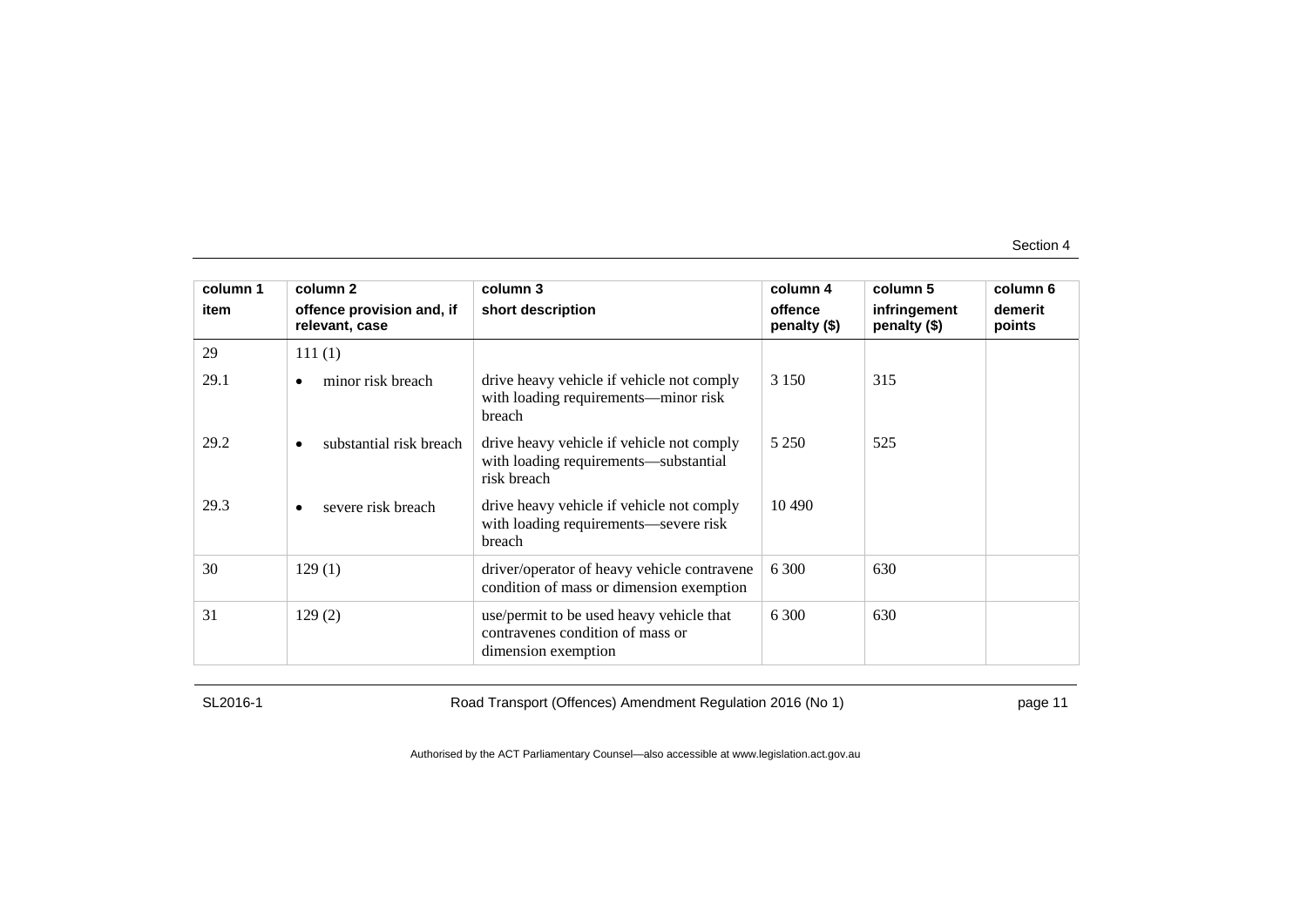| column 1<br>item | column 2<br>offence provision and, if<br>relevant, case | column 3<br>short description                                                                                                                                  | column 4<br>offence<br>penalty (\$) | column 5<br>infringement<br>penalty (\$) | column 6<br>demerit<br>points |
|------------------|---------------------------------------------------------|----------------------------------------------------------------------------------------------------------------------------------------------------------------|-------------------------------------|------------------------------------------|-------------------------------|
| 32               | 129(3)                                                  | use heavy vehicle in way that contravenes<br>condition of mass or dimension exemption                                                                          | 6 300                               | 630                                      |                               |
| 33               | 130(2)                                                  | driver of pilot/escort vehicle accompanying<br>heavy vehicle not comply with conditions<br>of mass or dimension exemption about use<br>of pilot/escort vehicle | 6 300                               | 630                                      |                               |
| 34               | 130(3)                                                  | operator of heavy vehicle commits offence<br>if driver of pilot/escort vehicle commits<br>offence against $s$ 130 (2)                                          | 6.300                               | 630                                      |                               |
| 35               | 131(1)                                                  | driver of pilot vehicle accompanies heavy<br>vehicle that contravenes condition of mass<br>or dimension exemption                                              | 6 300                               | 630                                      |                               |

page 12 **Road Transport (Offences) Amendment Regulation 2016 (No 1)** SL2016-1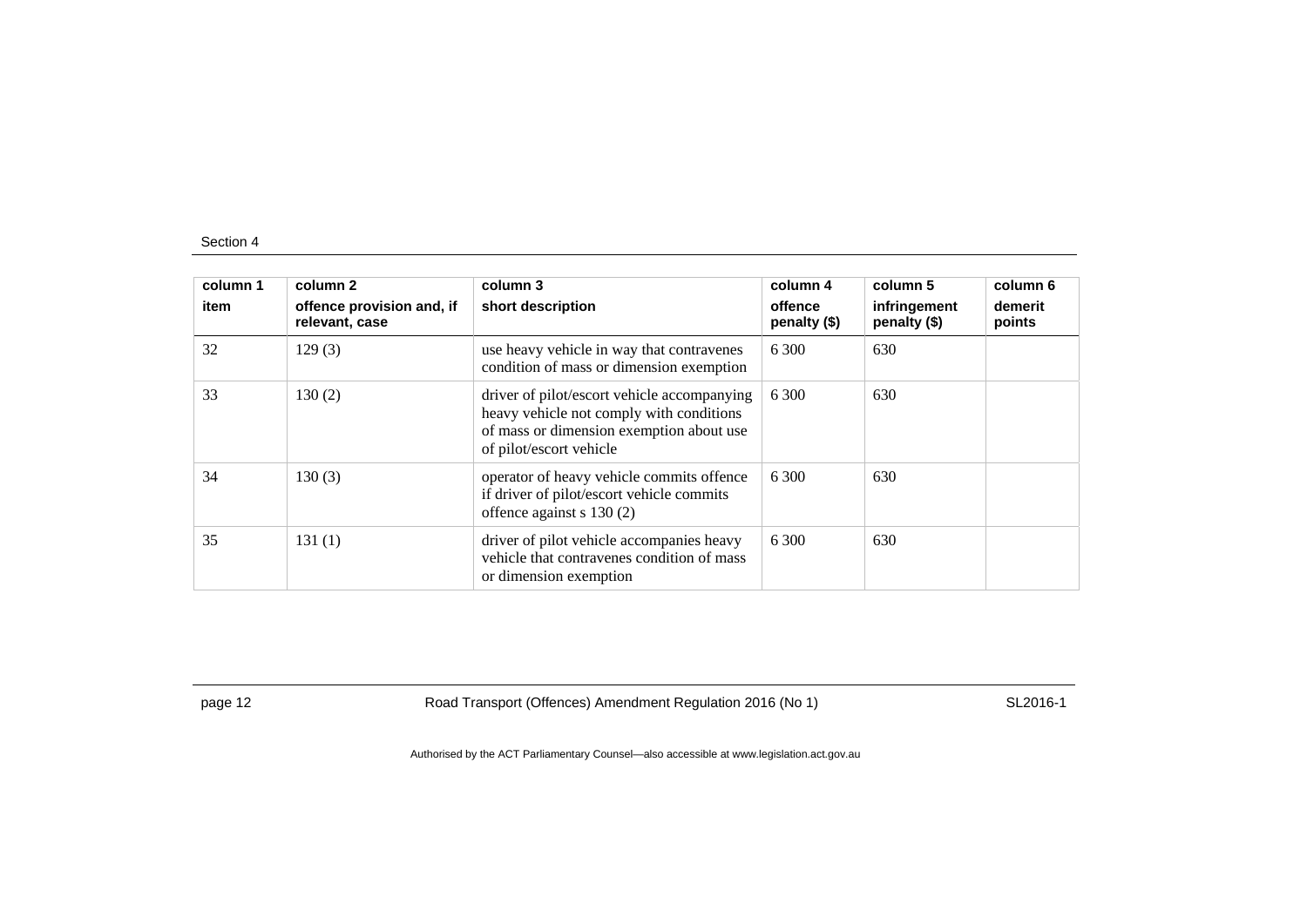| column 1<br>item | column 2<br>offence provision and, if<br>relevant, case | column 3<br>short description                                                                                                                                                     | column 4<br>offence<br>penalty $(\$)$ | column 5<br>infringement<br>penalty (\$) | column 6<br>demerit<br>points |
|------------------|---------------------------------------------------------|-----------------------------------------------------------------------------------------------------------------------------------------------------------------------------------|---------------------------------------|------------------------------------------|-------------------------------|
| 36               | 132(2)                                                  | driver of class 1/class 3 heavy vehicle fail<br>to comply with condition of mass or<br>dimension exemption (notice) that must<br>keep relevant document in driver's<br>possession | 3 1 5 0                               | 315                                      |                               |
| 37               | 132(3)                                                  | each relevant party for driver of<br>class 1/class 3 heavy vehicle commits<br>offence if driver commits offence against<br>s 132(2)                                               | 3 1 5 0                               | 315                                      |                               |
| 38               | 133(1)                                                  | driver of class 1/class 3 heavy vehicle not<br>keep copy of permit for mass or dimension<br>exemption (permit) in driver's possession                                             | 3 1 5 0                               | 315                                      |                               |

SL2016-1 Road Transport (Offences) Amendment Regulation 2016 (No 1) page 13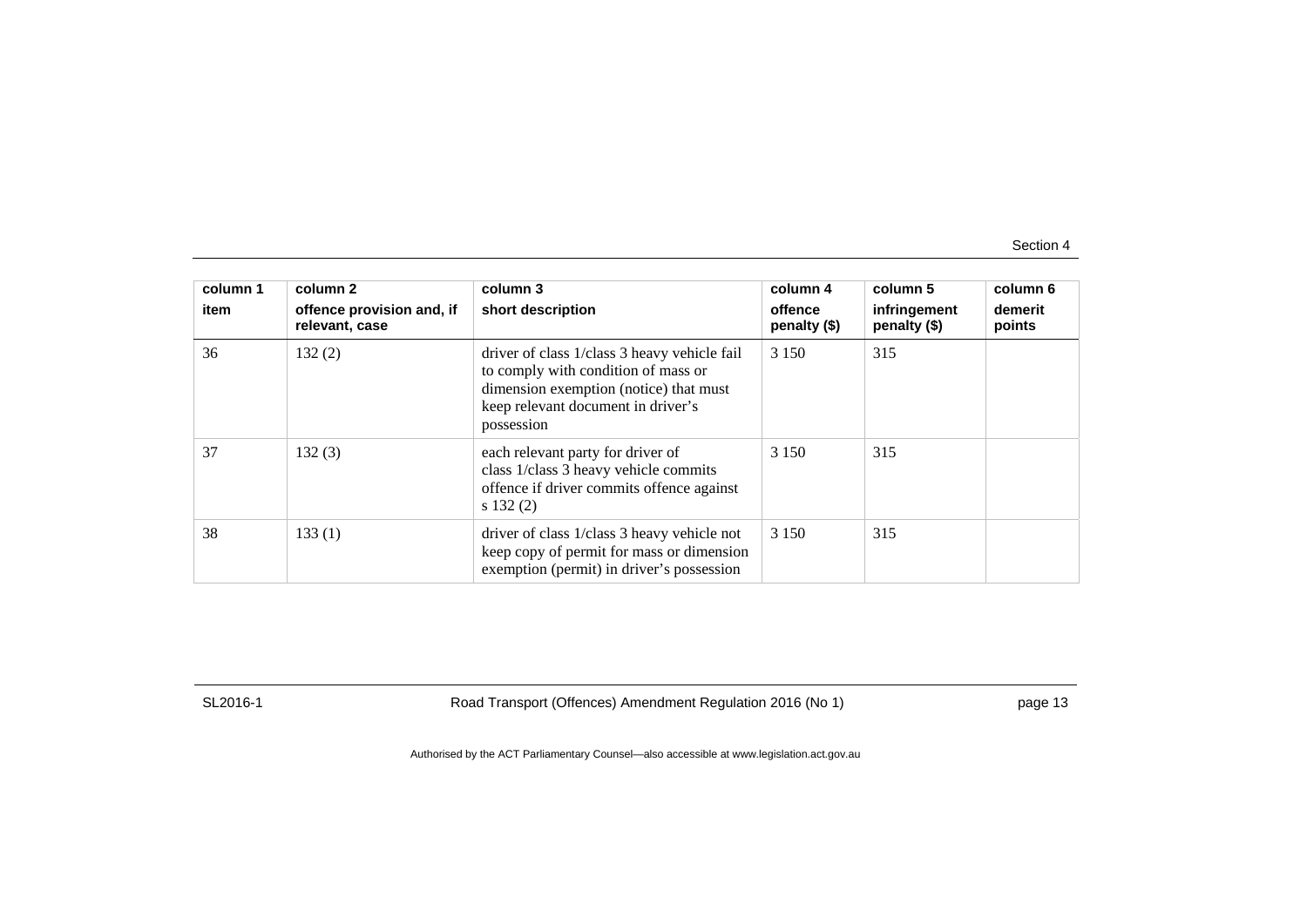| column 1 | column 2                                    | column 3                                                                                                                                                                                   | column 4                | column 5                     | column 6          |
|----------|---------------------------------------------|--------------------------------------------------------------------------------------------------------------------------------------------------------------------------------------------|-------------------------|------------------------------|-------------------|
| item     | offence provision and, if<br>relevant, case | short description                                                                                                                                                                          | offence<br>penalty (\$) | infringement<br>penalty (\$) | demerit<br>points |
| 39       | 133(2)                                      | driver of class 1/class 3 heavy vehicle not<br>return copy of permit for mass or<br>dimension exemption (permit) to relevant<br>party for driver on stopping working for<br>relevant party | 4 200                   | 420                          |                   |
| 40       | 133(3)                                      | each relevant party for driver of<br>class 1/class 3 heavy vehicle commits<br>offence if driver commits offence against<br>s 133(1)                                                        | 3 1 5 0                 | 315                          |                   |
| 41       | 134(1)                                      | display heavy vehicle warning sign on<br>heavy vehicle not under dimension<br>exemption                                                                                                    | 3 1 5 0                 | 315                          |                   |
| 42       | 134(2)                                      | display pilot vehicle warning sign on pilot<br>vehicle not being used as pilot vehicle for<br>heavy vehicle used under dimension<br>exemption                                              | 3 1 5 0                 | 315                          |                   |

page 14 **Road Transport (Offences) Amendment Regulation 2016 (No 1)** SL2016-1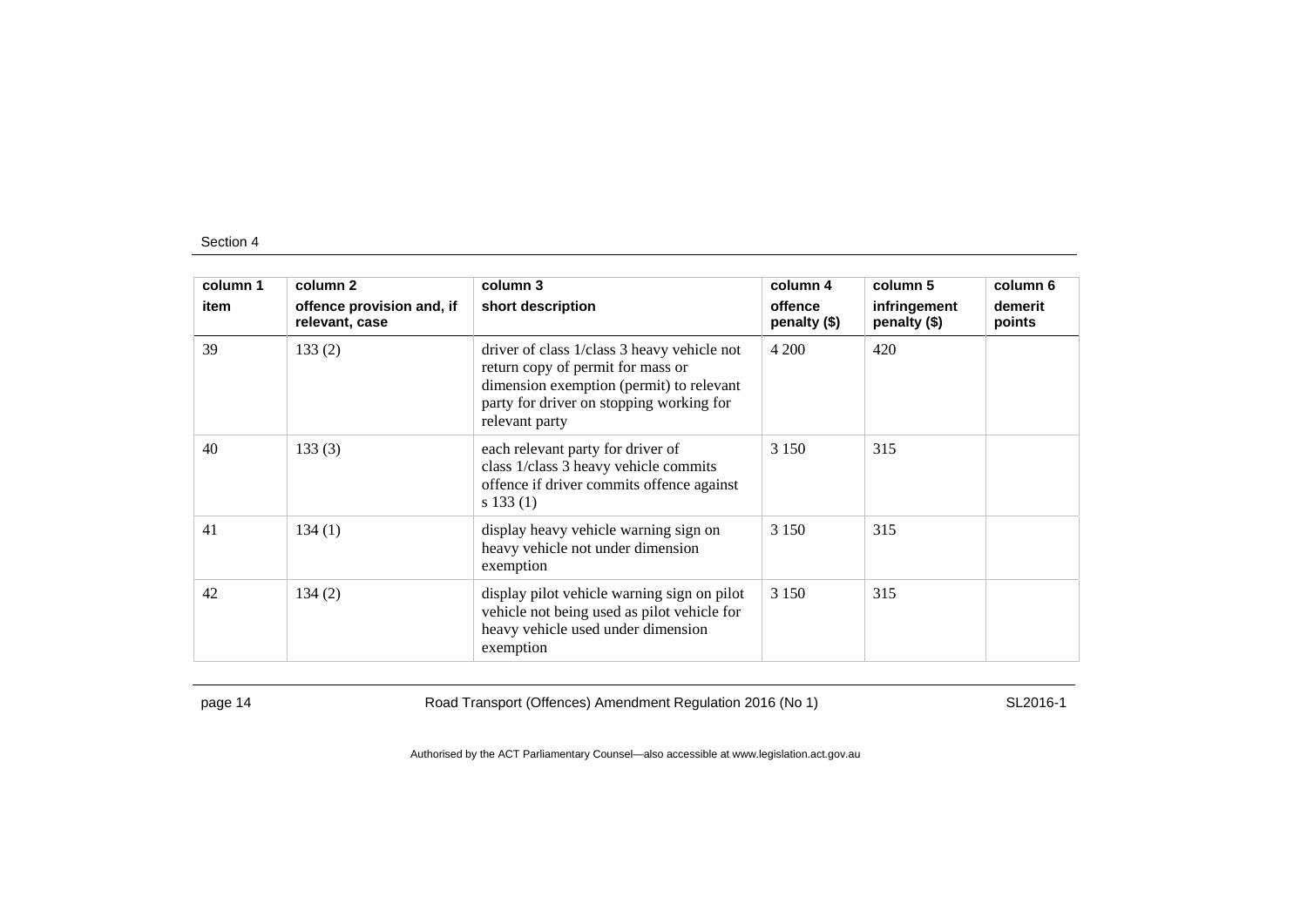| column 1 | column 2                                    | column 3                                                                                                                                                                   | column 4                | column 5                     | column 6          |
|----------|---------------------------------------------|----------------------------------------------------------------------------------------------------------------------------------------------------------------------------|-------------------------|------------------------------|-------------------|
| item     | offence provision and, if<br>relevant, case | short description                                                                                                                                                          | offence<br>penalty (\$) | infringement<br>penalty (\$) | demerit<br>points |
| 43       | 137                                         | not use class 2 heavy vehicle in accordance<br>with class 2 heavy vehicle authorisation                                                                                    | 6 300                   | 630                          |                   |
| 44       | 150(1)                                      | driver/operator of class 2 heavy vehicle<br>contravene condition of class 2 heavy<br>vehicle authorisation                                                                 | 6.300                   | 630                          |                   |
| 45       | 151(2)                                      | driver of class 2 heavy vehicle not comply<br>with condition of class 2 heavy vehicle<br>authorisation (notice) that must keep<br>relevant document in driver's possession | 3 1 5 0                 | 315                          |                   |
| 46       | 151(3)                                      | each relevant party for driver of class 2<br>heavy vehicle commits offence if driver<br>commits offence against s 151 (2)                                                  | 3 1 5 0                 | 315                          |                   |
| 47       | 152(1)                                      | driver of class 2 heavy vehicle not keep<br>copy of class 2 heavy vehicle authorisation<br>(permit) in driver's possession                                                 | 3 1 5 0                 | 315                          |                   |

SL2016-1 Road Transport (Offences) Amendment Regulation 2016 (No 1) page 15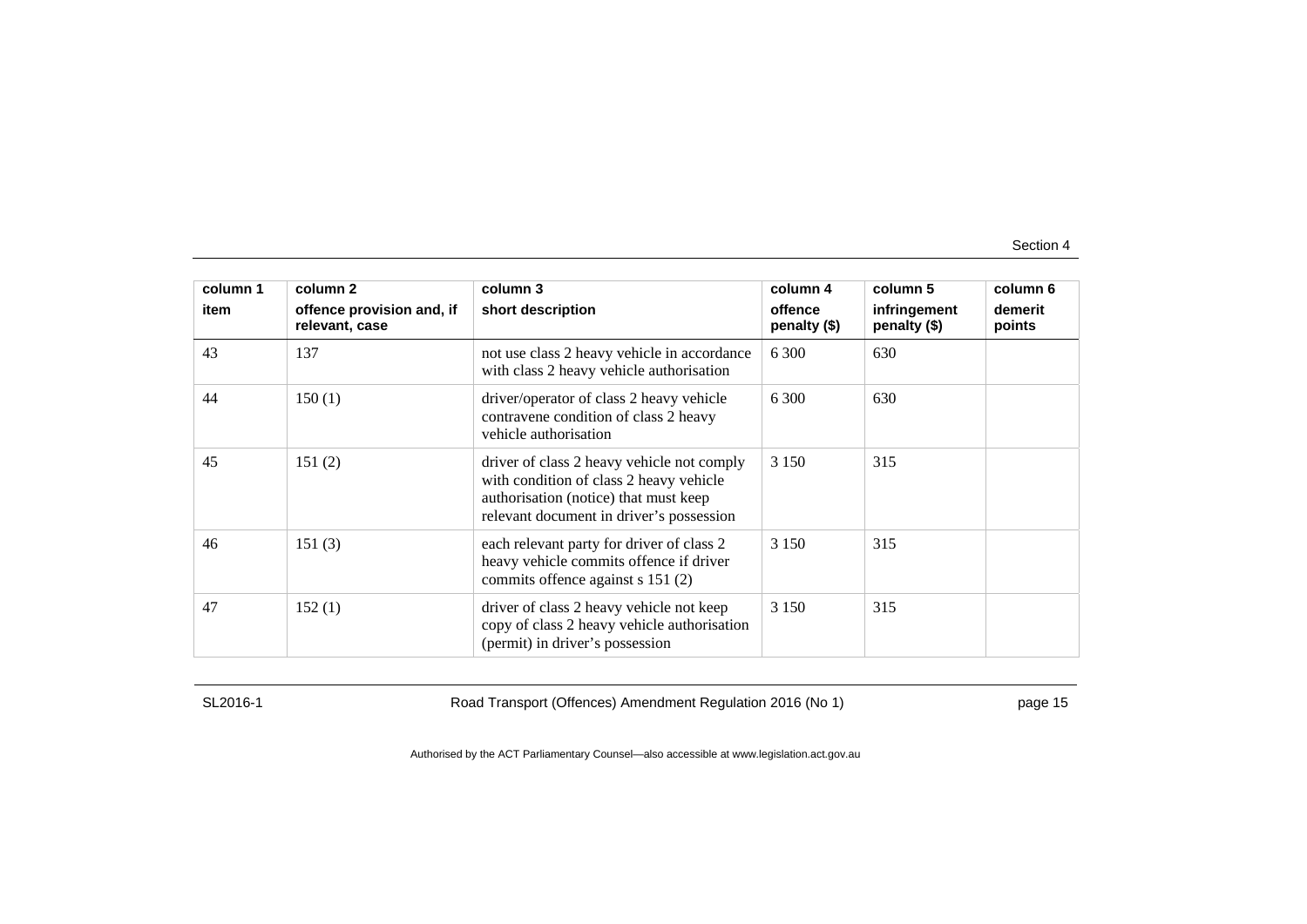| column 1<br>item | column 2<br>offence provision and, if<br>relevant, case | column 3<br>short description                                                                                                                                                              | column 4<br>offence<br>penalty (\$) | column 5<br>infringement<br>penalty (\$) | column 6<br>demerit<br>points |
|------------------|---------------------------------------------------------|--------------------------------------------------------------------------------------------------------------------------------------------------------------------------------------------|-------------------------------------|------------------------------------------|-------------------------------|
| 48               | 152(2)                                                  | driver of class 2 heavy vehicle not return<br>copy of permit for class 2 heavy vehicle<br>authorisation (permit) to relevant party for<br>driver on stopping working for relevant<br>party | 4 200                               | 420                                      |                               |
| 49               | 152(3)                                                  | each relevant party for driver of class 2<br>heavy vehicle commits offence if driver<br>commits offence against s 152 (1)                                                                  | 3 1 5 0                             | 315                                      |                               |
| 50               | 153(1)                                                  | driver of class 2 PBS heavy vehicle not<br>keep copy of PBS vehicle approval in<br>driver's possession                                                                                     | 3 1 5 0                             | 315                                      |                               |
| 51               | 153(2)                                                  | each relevant party for driver of class 2<br>PBS heavy vehicle commits offence if<br>driver commits offence against s 153 (1)                                                              | 3 1 5 0                             | 315                                      |                               |

page 16 **Road Transport (Offences) Amendment Regulation 2016 (No 1)** SL2016-1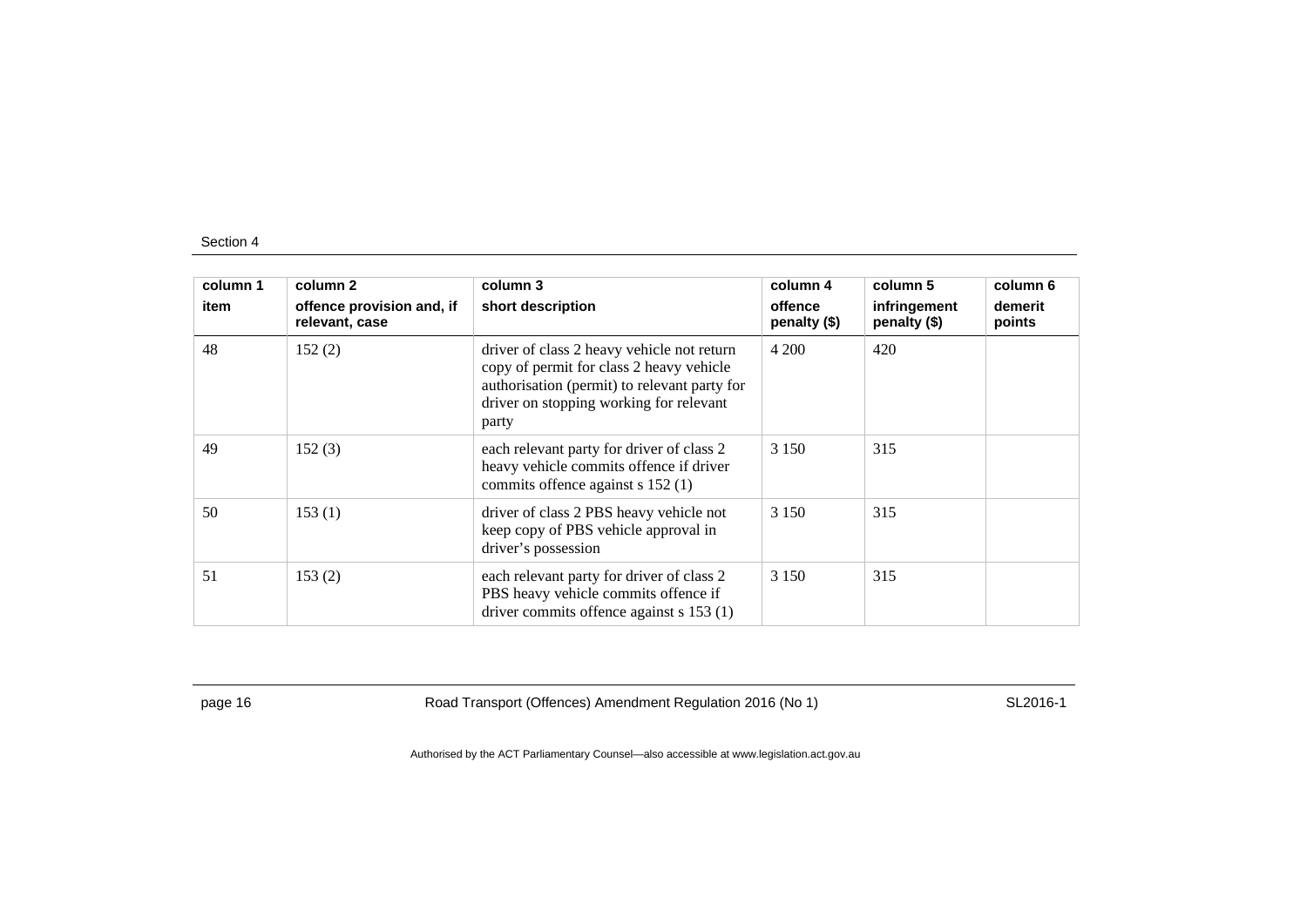| column 1 | column 2                                                                         | column 3                                                                                                                                           | column 4                  | column 5                     | column 6          |
|----------|----------------------------------------------------------------------------------|----------------------------------------------------------------------------------------------------------------------------------------------------|---------------------------|------------------------------|-------------------|
| item     | offence provision and, if<br>relevant, case                                      | short description                                                                                                                                  | offence<br>penalty $(\$)$ | infringement<br>penalty (\$) | demerit<br>points |
| 52       | 153A(1)                                                                          | use/permit to be used restricted access<br>vehicle on road not allowed under mass or<br>dimension authority                                        | 6.300                     | 630                          |                   |
| 53       | 181(3)                                                                           | not return as required amended/cancelled<br>mass or dimension authority permit                                                                     | 4 200                     | 420                          |                   |
| 54       | 182(1)                                                                           | not apply as required for replacement for<br>defaced/destroyed/lost/stolen mass or<br>dimension authority permit                                   | 4 200                     |                              |                   |
| 55       | 183(2)                                                                           |                                                                                                                                                    |                           |                              |                   |
| 55.1     | by contravening:<br>$96$ mass<br>$\bullet$<br>requirements: minor<br>risk breach | employer/prime contractor/operator for<br>heavy vehicle commits offence if driver of<br>vehicle commits offence against s 96-<br>minor risk breach | 4 200                     | 420                          |                   |

SL2016-1 Road Transport (Offences) Amendment Regulation 2016 (No 1) page 17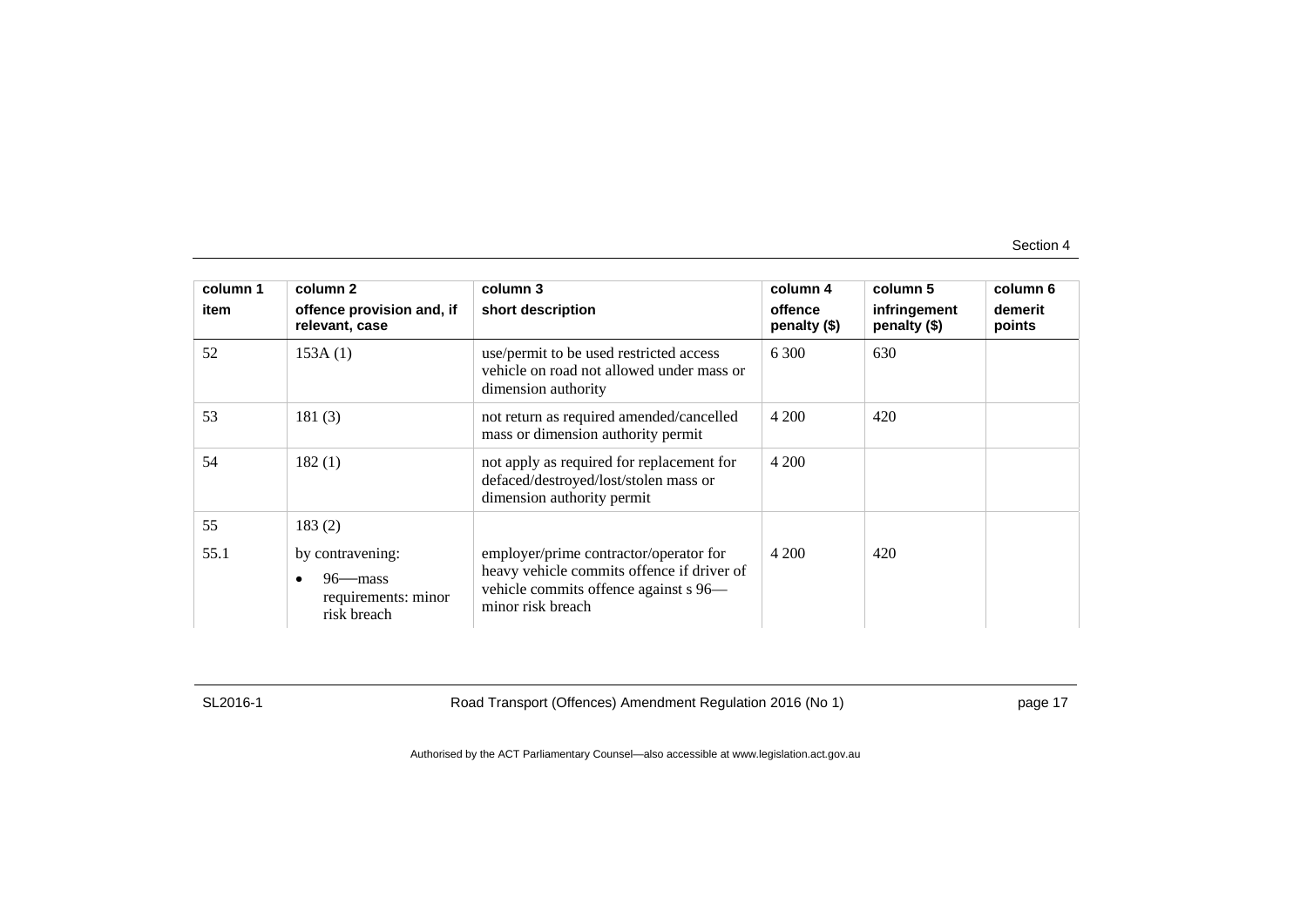| column 1<br>item | column 2<br>offence provision and, if<br>relevant, case                                               | column 3<br>short description                                                                                                                                                        | column 4<br>offence<br>penalty (\$) | column 5<br>infringement<br>penalty (\$) | column 6<br>demerit<br>points |
|------------------|-------------------------------------------------------------------------------------------------------|--------------------------------------------------------------------------------------------------------------------------------------------------------------------------------------|-------------------------------------|------------------------------------------|-------------------------------|
| 55.2             | by contravening:<br>$96$ —mass<br>requirements:<br>substantial risk breach                            | employer/prime contractor/operator for<br>heavy vehicle commits offence if driver of<br>vehicle commits offence against s 96—<br>substantial risk breach                             | 6 300                               | 630                                      |                               |
| 55.3             | by contravening:<br>$96$ —mass<br>requirements: severe<br>risk breach                                 | employer/prime contractor/operator for<br>heavy vehicle commits offence if driver of<br>vehicle commits offence against s 96-<br>severe risk breach                                  | $10490-$<br>31 490                  |                                          |                               |
| 55.4             | by contravening:<br>$102$ —dimension<br>requirements: heavy<br>vehicle without goods<br>or passengers | employer/prime contractor/operator for<br>heavy vehicle commits offence if driver of<br>vehicle commits offence against s 102—<br>applying to vehicle without goods or<br>passengers | 3 1 5 0                             | 315                                      |                               |

page 18 **Road Transport (Offences) Amendment Regulation 2016 (No 1)** SL2016-1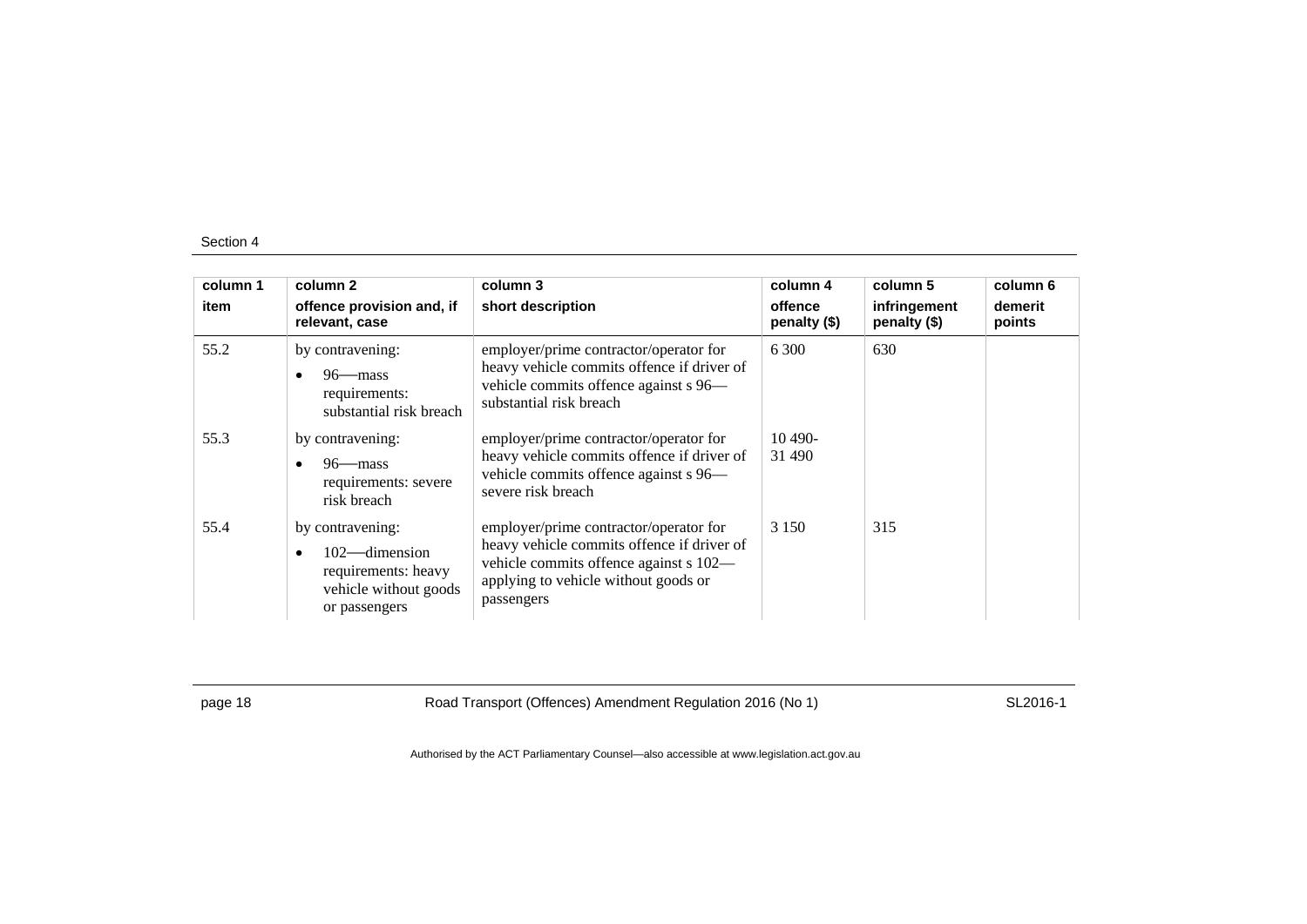| column 1<br>item | column 2<br>offence provision and, if<br>relevant, case                                       | column 3<br>short description                                                                                                                             | column 4<br>offence<br>penalty (\$) | column 5<br>infringement<br>penalty (\$) | column 6<br>demerit<br>points |
|------------------|-----------------------------------------------------------------------------------------------|-----------------------------------------------------------------------------------------------------------------------------------------------------------|-------------------------------------|------------------------------------------|-------------------------------|
| 55.5             | by contravening:<br>102—dimension<br>$\bullet$<br>requirements: minor<br>risk breach          | employer/prime contractor/operator for<br>heavy vehicle commits offence if driver of<br>vehicle commits offence against s 102—<br>minor risk breach       | 3 1 5 0                             | 315                                      |                               |
| 55.6             | by contravening:<br>$102$ —dimension<br>$\bullet$<br>requirements:<br>substantial risk breach | employer/prime contractor/operator for<br>heavy vehicle commits offence if driver of<br>vehicle commits offence against s 102—<br>substantial risk breach | 5 2 5 0                             | 525                                      |                               |
| 55.7             | by contravening:<br>$102$ —dimension<br>$\bullet$<br>requirements: severe<br>risk breach      | employer/prime contractor/operator for<br>heavy vehicle commits offence if driver of<br>vehicle commits offence against s 102—<br>severe risk breach      | 10 490                              |                                          |                               |

SL2016-1 Road Transport (Offences) Amendment Regulation 2016 (No 1) page 19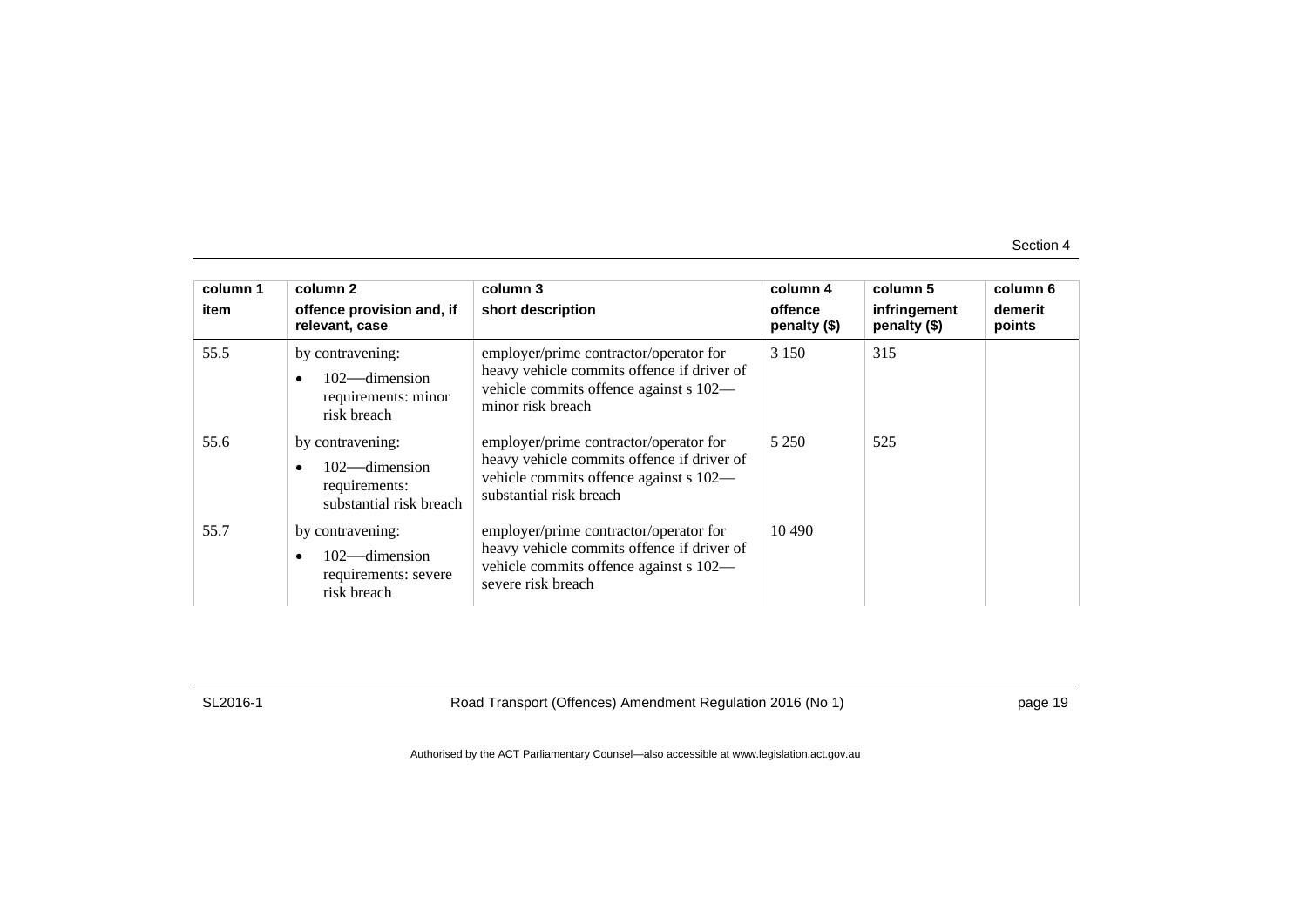| column 1 | column 2                                                                       | column 3                                                                                                                                                  | column 4                | column 5                     | column 6          |
|----------|--------------------------------------------------------------------------------|-----------------------------------------------------------------------------------------------------------------------------------------------------------|-------------------------|------------------------------|-------------------|
| item     | offence provision and, if<br>relevant, case                                    | short description                                                                                                                                         | offence<br>penalty (\$) | infringement<br>penalty (\$) | demerit<br>points |
| 55.8     | by contravening:<br>$111$ —loading<br>requirements: minor<br>risk breach       | employer/prime contractor/operator for<br>heavy vehicle commits offence if driver of<br>vehicle commits offence against s 111-<br>minor risk breach       | 3 1 5 0                 | 315                          |                   |
| 55.9     | by contravening:<br>$111$ —loading<br>requirements:<br>substantial risk breach | employer/prime contractor/operator for<br>heavy vehicle commits offence if driver of<br>vehicle commits offence against s 111-<br>substantial risk breach | 5 2 5 0                 | 525                          |                   |
| 55.10    | by contravening:<br>$111$ —loading<br>requirements: severe<br>risk breach      | employer/prime contractor/operator for<br>heavy vehicle commits offence if driver of<br>vehicle commits offence against s 111-<br>severe risk breach      | 10 490                  |                              |                   |
| 56       | 184(1)                                                                         | drive heavy vehicle towing more than<br>1 other vehicle                                                                                                   | 3 1 5 0                 | 315                          |                   |

page 20 Road Transport (Offences) Amendment Regulation 2016 (No 1) SL2016-1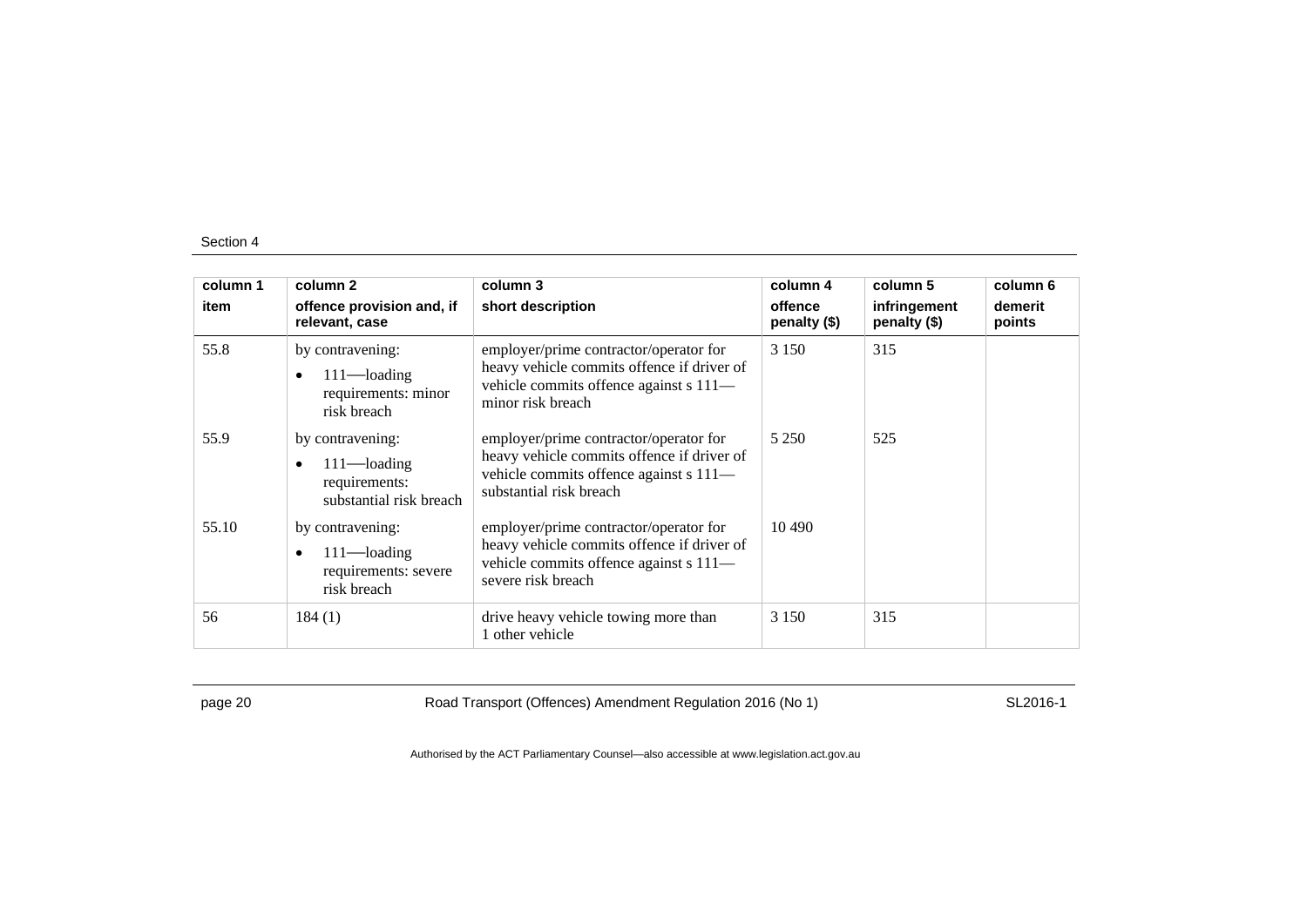| column 1<br>item | column 2<br>offence provision and, if<br>relevant, case | column 3<br>short description                                                                                                                                            | column 4<br>offence<br>penalty (\$) | column 5<br>infringement<br>penalty (\$) | column 6<br>demerit<br>points |
|------------------|---------------------------------------------------------|--------------------------------------------------------------------------------------------------------------------------------------------------------------------------|-------------------------------------|------------------------------------------|-------------------------------|
| 57               | 185(1)                                                  | use heavy combination with trailer in<br>combination not securely coupled to<br>vehicle in front                                                                         | 6 300                               | 630                                      |                               |
| 58               | 185(2)                                                  | use heavy combination with components of<br>coupling not compatible/properly<br>connected                                                                                | 6 300                               | 630                                      |                               |
| 59               | 186(2)                                                  | each consignor of goods commits offence<br>if false/misleading transport documentation<br>for mass, dimension or loading of goods                                        | 10 490                              |                                          |                               |
| 60               | 186(3)                                                  | each packer of goods commits offence if<br>goods packed for road transport and if<br>false/misleading transport documentation<br>for mass, dimension or loading of goods | 10 490                              |                                          |                               |

SL2016-1 Road Transport (Offences) Amendment Regulation 2016 (No 1) page 21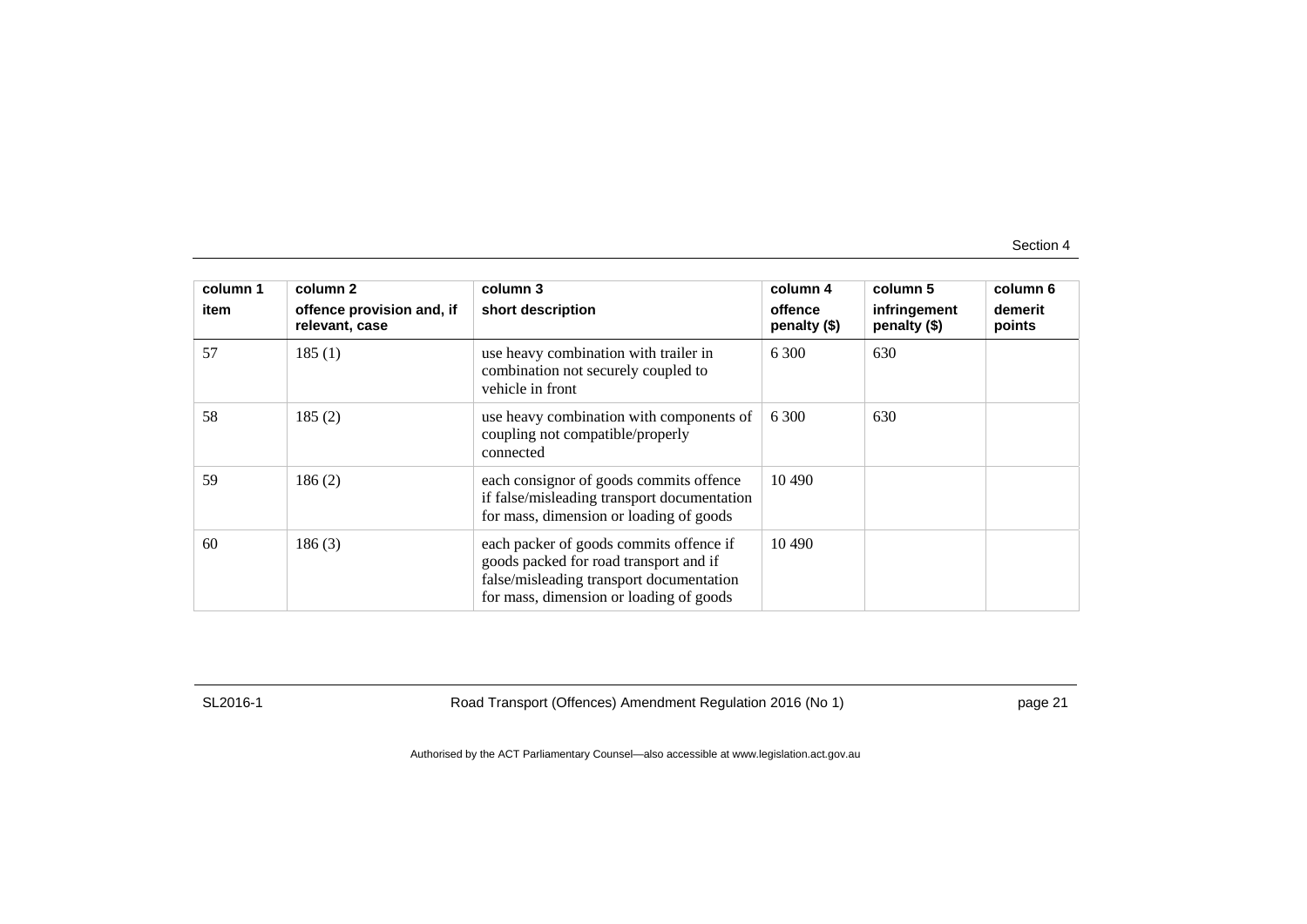| column 1<br>item | column 2<br>offence provision and, if<br>relevant, case | column 3<br>short description                                                                                                                                                               | column 4<br>offence<br>penalty $(\$)$ | column 5<br>infringement<br>penalty (\$) | column 6<br>demerit<br>points |
|------------------|---------------------------------------------------------|---------------------------------------------------------------------------------------------------------------------------------------------------------------------------------------------|---------------------------------------|------------------------------------------|-------------------------------|
| 61               | 186(4)                                                  | each loading manager/loader of goods<br>commits offence if goods loaded for road<br>transport and if false/misleading transport<br>documentation for mass, dimension or<br>loading of goods | 10.490                                |                                          |                               |
| 62               | 186(5)                                                  | each receiver of goods commits offence if<br>goods packed for road transport and if<br>false/misleading transport documentation<br>for mass, dimension or loading of goods                  | 10 4 90                               |                                          |                               |
| 63               | 187(2)                                                  | responsible entity for freight container<br>gives container to operator of heavy<br>vehicle with false/misleading container<br>weight declaration                                           | 10 490                                |                                          |                               |

page 22 **Road Transport (Offences) Amendment Regulation 2016 (No 1)** SL2016-1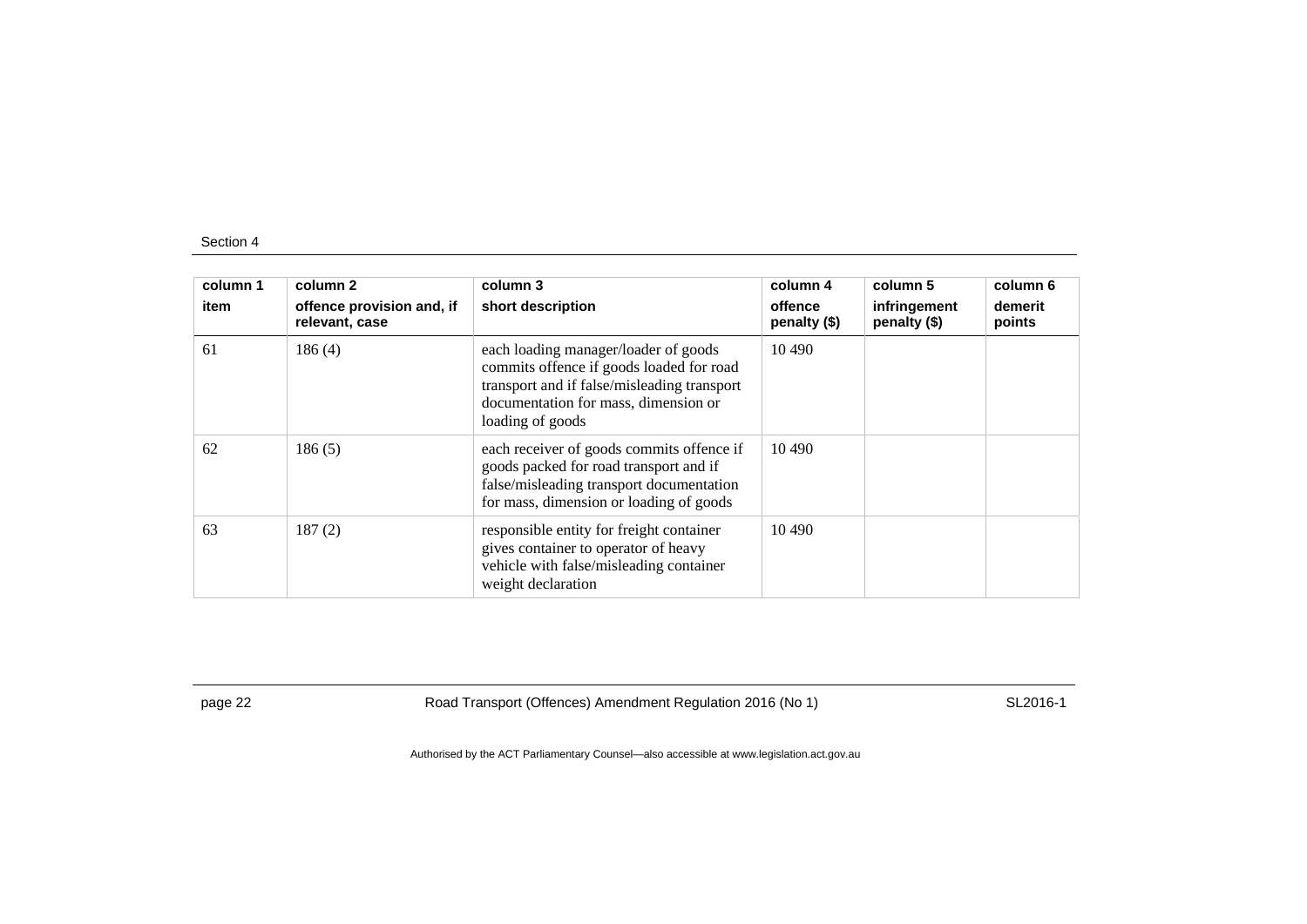| column 1 | column 2                                    | column 3                                                                                                                                                                                    | column 4                | column 5                     | column 6          |
|----------|---------------------------------------------|---------------------------------------------------------------------------------------------------------------------------------------------------------------------------------------------|-------------------------|------------------------------|-------------------|
| item     | offence provision and, if<br>relevant, case | short description                                                                                                                                                                           | offence<br>penalty (\$) | infringement<br>penalty (\$) | demerit<br>points |
| 64       | 187(3)                                      | operator of heavy vehicle commits offence<br>if freight container to be transported and<br>false/misleading container weight<br>declaration                                                 | 10 490                  |                              |                   |
| 65       | 190(1)                                      | responsible entity permits operator/driver<br>of heavy vehicle to transport freight<br>container without complying container<br>weight declaration                                          | 6.300                   | 630                          |                   |
| 66       | 191(1)                                      | operator permits driver of heavy vehicle to<br>transport freight container without<br>complying container weight declaration                                                                | 6.300                   | 630                          |                   |
| 67       | 191(3)                                      | operator of heavy vehicle gives freight<br>container to carrier without complying<br>container weight declaration or prescribed<br>particulars in complying container weight<br>declaration | 6 300                   | 630                          |                   |

SL2016-1 Road Transport (Offences) Amendment Regulation 2016 (No 1) page 23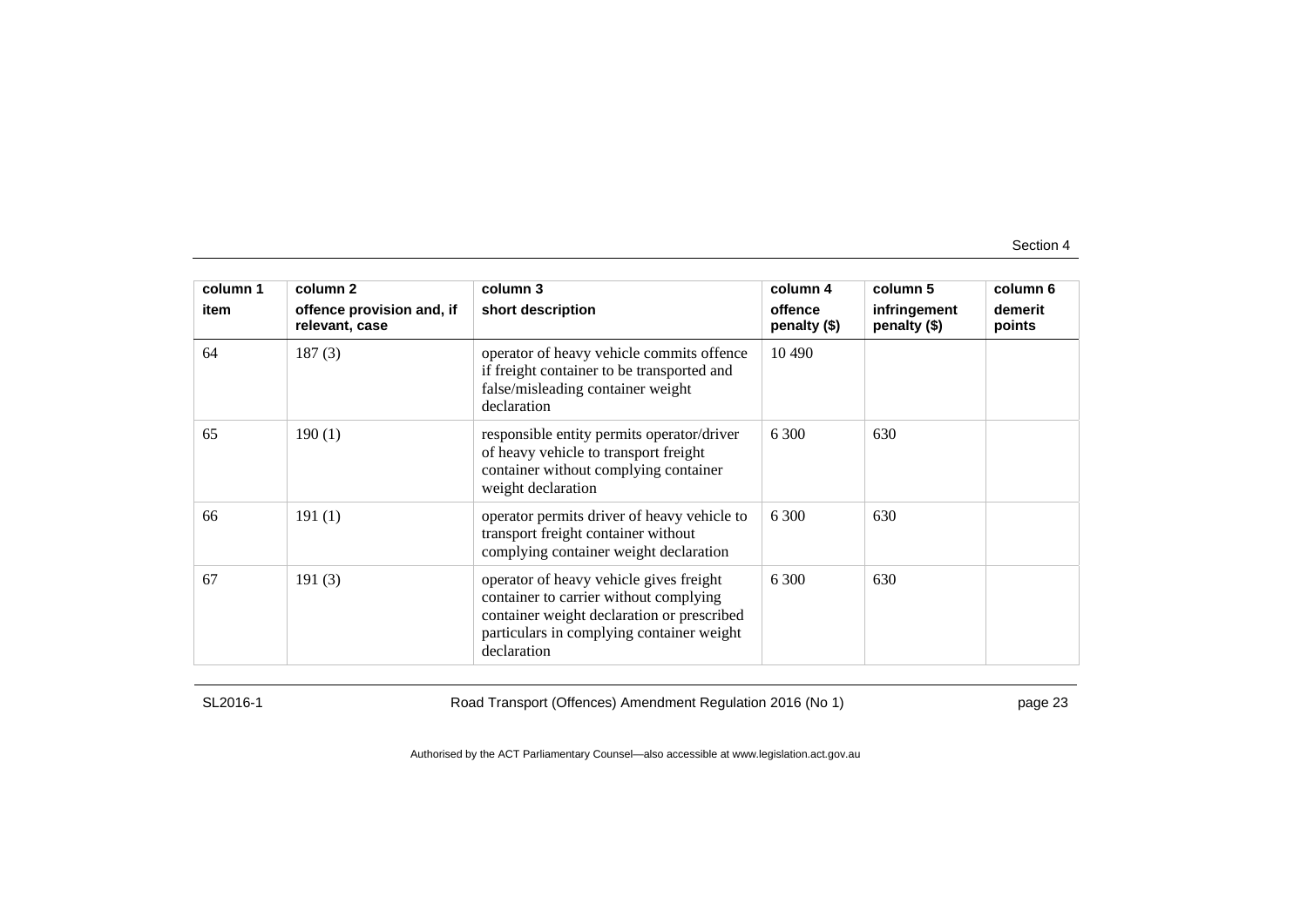| column 1<br>item | column 2<br>offence provision and, if<br>relevant, case | column 3<br>short description                                                                                                                                    | column 4<br>offence<br>penalty (\$) | column 5<br>infringement<br>penalty (\$) | column 6<br>demerit<br>points |
|------------------|---------------------------------------------------------|------------------------------------------------------------------------------------------------------------------------------------------------------------------|-------------------------------------|------------------------------------------|-------------------------------|
| 68               | 192(1)                                                  | drive heavy vehicle with freight container<br>without complying container weight<br>declaration                                                                  | 6.300                               | 630                                      |                               |
| 69               | 192(2)                                                  | driver of heavy vehicle not keep as<br>required complying container weight<br>declaration while transporting freight<br>container                                | 3 1 5 0                             | 315                                      |                               |
| 70               | 193(2)                                                  | each consignor/packer commits offence if<br>weight of freight container exceeds<br>maximum gross weight marked on<br>container/container's safety approval plate | 10 490                              |                                          |                               |
| 71               | 194(1)                                                  | consignee of goods by act or omission<br>induces or rewards contravention of mass,<br>dimension or loading requirement                                           | 10 4 9 0                            |                                          |                               |

page 24 Road Transport (Offences) Amendment Regulation 2016 (No 1) SL2016-1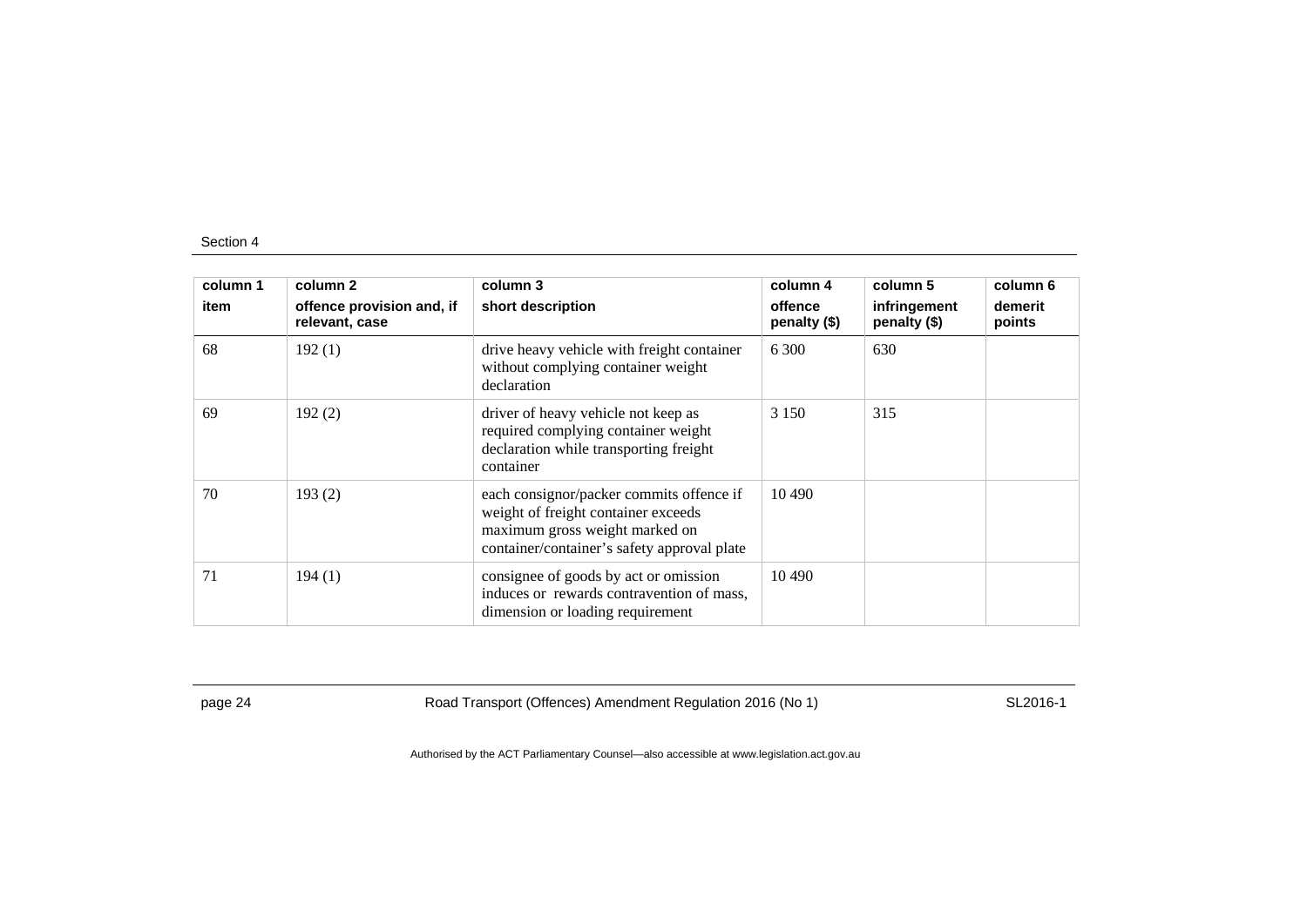| column 1 | column 2                                    | column 3                                                                                                                                                                | column 4                | column 5                     | column 6          |
|----------|---------------------------------------------|-------------------------------------------------------------------------------------------------------------------------------------------------------------------------|-------------------------|------------------------------|-------------------|
| item     | offence provision and, if<br>relevant, case | short description                                                                                                                                                       | offence<br>penalty (\$) | infringement<br>penalty (\$) | demerit<br>points |
| 72       | 488                                         | authorised officer not return identity card<br>as required                                                                                                              | 4 200                   | 420                          |                   |
| 73       | 513(4)                                      | driver of heavy vehicle fail to comply with<br>authorised officer's direction to stop                                                                                   | 6 300                   | 630                          |                   |
| 74       | 514(3)                                      | driver of heavy vehicle fail to comply with<br>authorised officer's direction not to move<br>vehicle/interfere with vehicle or<br>equipment/interfere with vehicle load | 6 300                   | 630                          |                   |
| 75       | 516(3)                                      | driver/operator of heavy vehicle fail to<br>comply with authorised officer's direction<br>to move stationary/stopped vehicle                                            | 6 300                   | 630                          |                   |
| 76       | 517(4)                                      | driver/operator of heavy vehicle fail to<br>comply with authorised officer's direction<br>to move vehicle/or do anything else to<br>avoid harm/obstruction              | 6 300                   | 630                          |                   |

SL2016-1 Road Transport (Offences) Amendment Regulation 2016 (No 1) page 25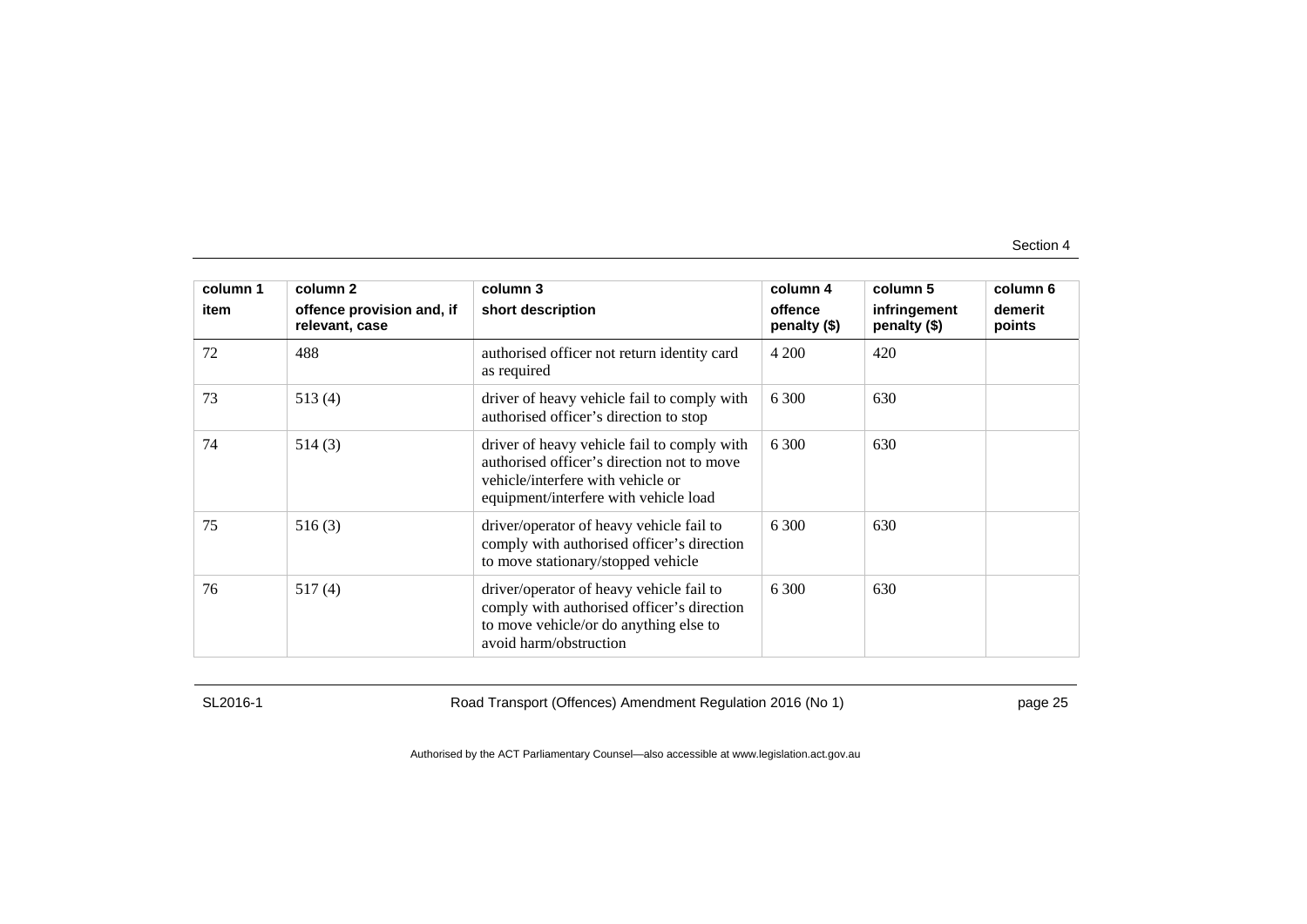| column 1<br>item | column 2<br>offence provision and, if<br>relevant, case | column 3<br>short description                                                                                                                      | column 4<br>offence<br>penalty (\$) | column 5<br>infringement<br>penalty (\$) | column 6<br>demerit<br>points |
|------------------|---------------------------------------------------------|----------------------------------------------------------------------------------------------------------------------------------------------------|-------------------------------------|------------------------------------------|-------------------------------|
| 77               | 522(5)                                                  | person in charge/registered operator/owner<br>of heavy vehicle not produce vehicle for<br>inspection as required by authorised<br>officer's notice | 6.300                               | 630                                      |                               |
| 78               | 524(5)                                                  |                                                                                                                                                    |                                     |                                          |                               |
| 78.1             | direction under<br>524 (2)                              | driver of heavy vehicle fail to comply with<br>authorised officer's direction to vacate/not<br>occupy driver's seat or leave/not enter<br>vehicle  | 6.300                               | 630                                      |                               |
| 78.2             | direction under<br>524(3)                               | person accompanying driver fail to comply<br>with authorised officer's direction to leave/<br>not enter vehicle                                    | 6 300                               | 630                                      |                               |
| 79               | 526(4)                                                  | driver of heavy vehicle not give defect<br>notice to operator as required                                                                          | 3 1 5 0                             | 315                                      |                               |

page 26 **Road Transport (Offences) Amendment Regulation 2016 (No 1)** SL2016-1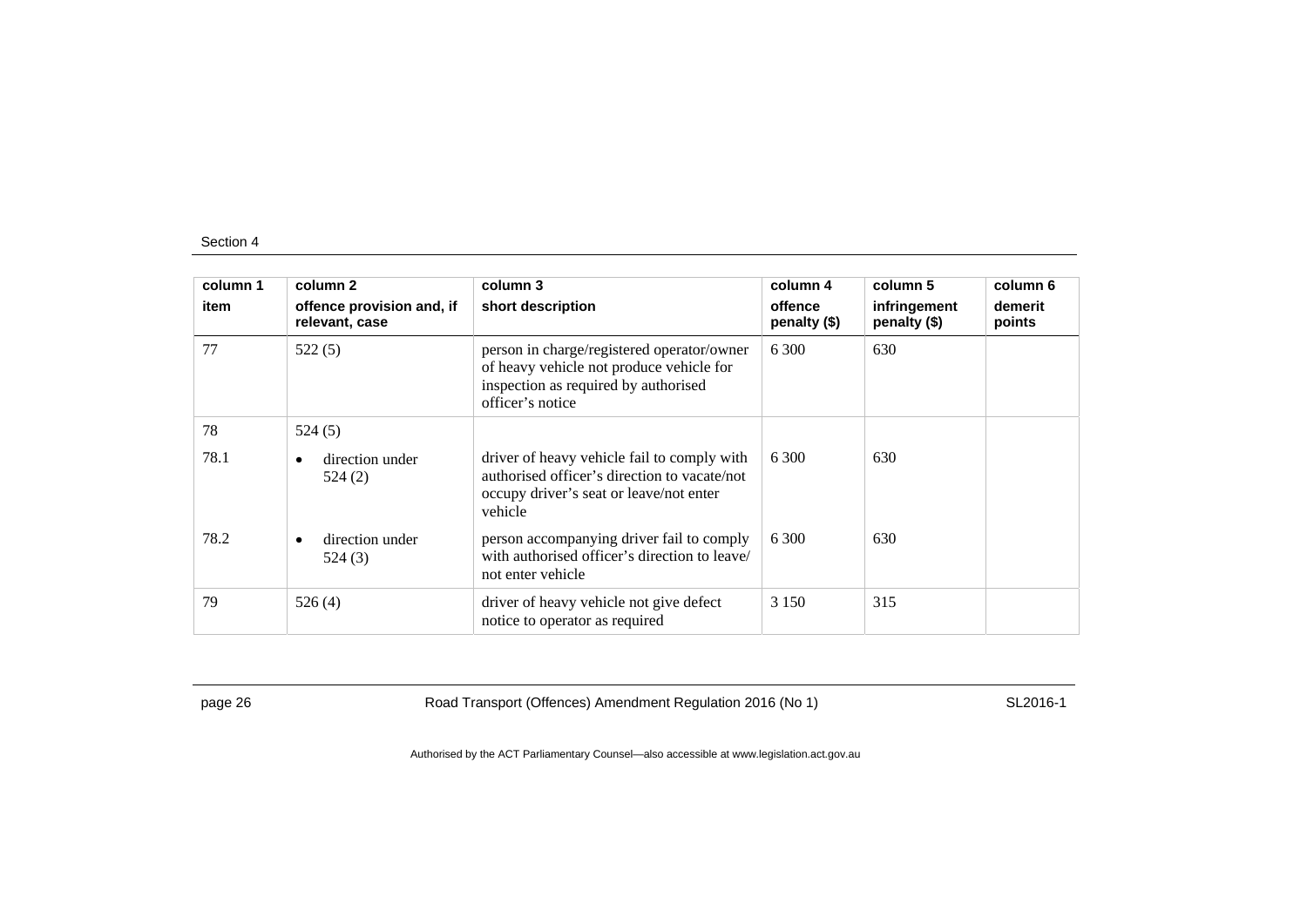| column 1<br>item | column 2<br>offence provision and, if<br>relevant, case | column 3<br>short description                                                                     | column 4<br>offence<br>penalty $(\$)$ | column 5<br>infringement<br>penalty (\$) | column 6<br>demerit<br>points |
|------------------|---------------------------------------------------------|---------------------------------------------------------------------------------------------------|---------------------------------------|------------------------------------------|-------------------------------|
| 80               | 528(3)                                                  | remove/deface defective vehicle label<br>attached to heavy vehicle                                | 3 1 5 0                               | 315                                      |                               |
| 81               | 529                                                     |                                                                                                   |                                       |                                          |                               |
| 81.1             | minor defect<br>٠                                       | use/permit to be used heavy vehicle in<br>contravention of vehicle defect notice—<br>minor defect | 6.300                                 | 630                                      | $1$ (NS)                      |
| 81.2             | major defect<br>٠                                       | use/permit to be used heavy vehicle in<br>contravention of vehicle defect notice-<br>major defect | 6 300                                 | 630                                      | $3$ (NS)                      |
| 82               | 531 $(4)$                                               | person given notice of<br>amendment/withdrawal fail to give notice<br>to operator                 | 3 1 5 0                               | 315                                      |                               |

SL2016-1 Road Transport (Offences) Amendment Regulation 2016 (No 1) page 27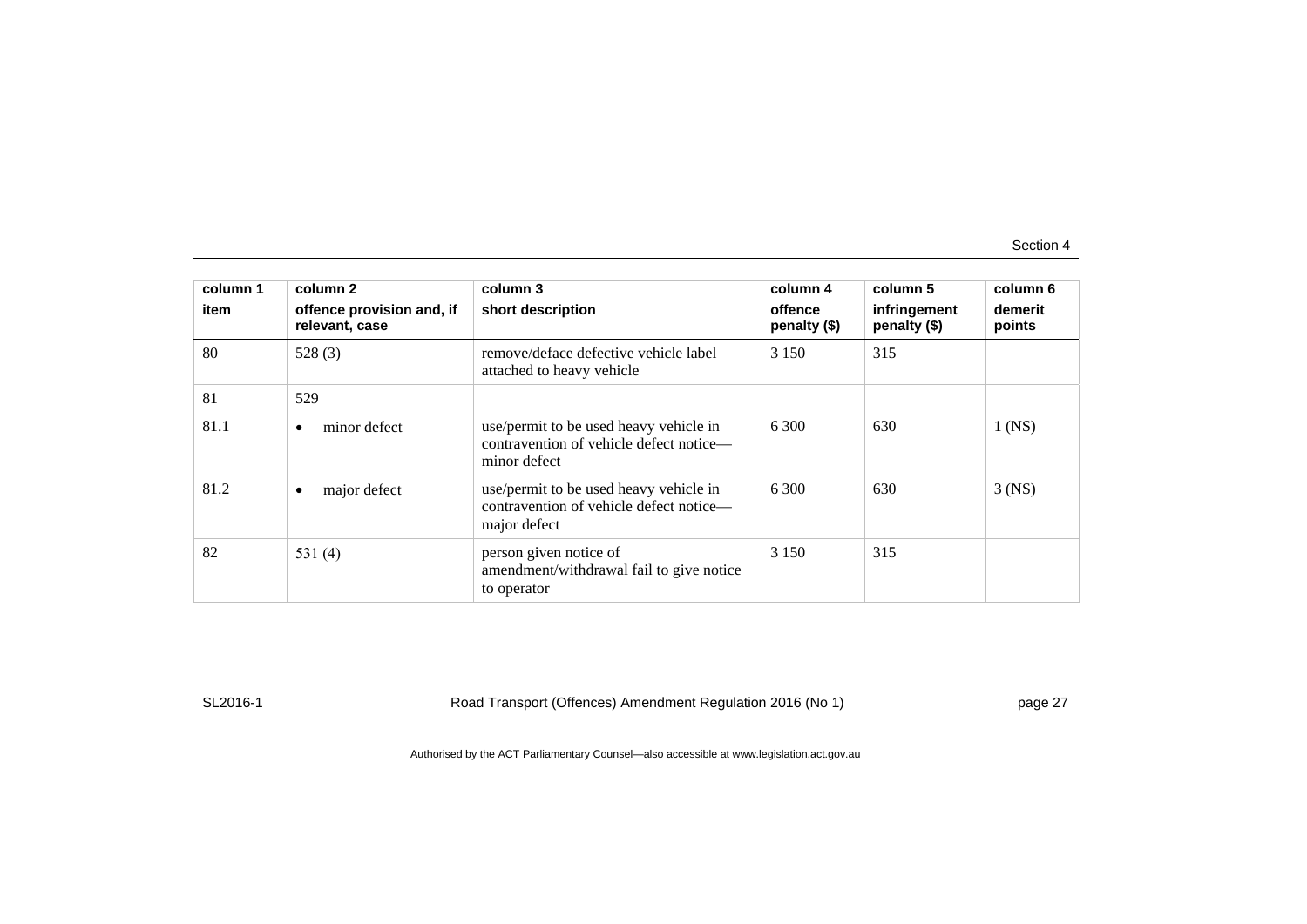| column 1 | column 2                                    | column 3                                                                                                                                                                                 | column 4                | column 5                     | column 6          |
|----------|---------------------------------------------|------------------------------------------------------------------------------------------------------------------------------------------------------------------------------------------|-------------------------|------------------------------|-------------------|
| item     | offence provision and, if<br>relevant, case | short description                                                                                                                                                                        | offence<br>penalty (\$) | infringement<br>penalty (\$) | demerit<br>points |
| 83       | 533 $(7)$                                   | driver/operator of heavy vehicle fail to<br>comply with authorised officer's direction<br>in relation to stated minor risk breach of<br>mass, dimension or loading requirements          | 10 490                  | 1 0 4 9                      |                   |
| 84       | 534(5)                                      | driver/operator of heavy vehicle fail to<br>comply with authorised officer's direction<br>in relation to stated substantial risk breach<br>of mass, dimension or loading<br>requirements | 10.490                  | 1 0 4 9                      |                   |
| 85       | 535 $(5)$                                   | driver/operator of heavy vehicle fail to<br>comply with authorised officer's direction<br>in relation to stated severe risk breach of<br>mass, dimension or loading requirements         | 10.490                  |                              |                   |
| 86       | 553 $(3)$                                   | fail to comply with authorised officer's<br>requirement to enable seizure of thing                                                                                                       | 10 490                  |                              |                   |

page 28 **Road Transport (Offences) Amendment Regulation 2016 (No 1)** SL2016-1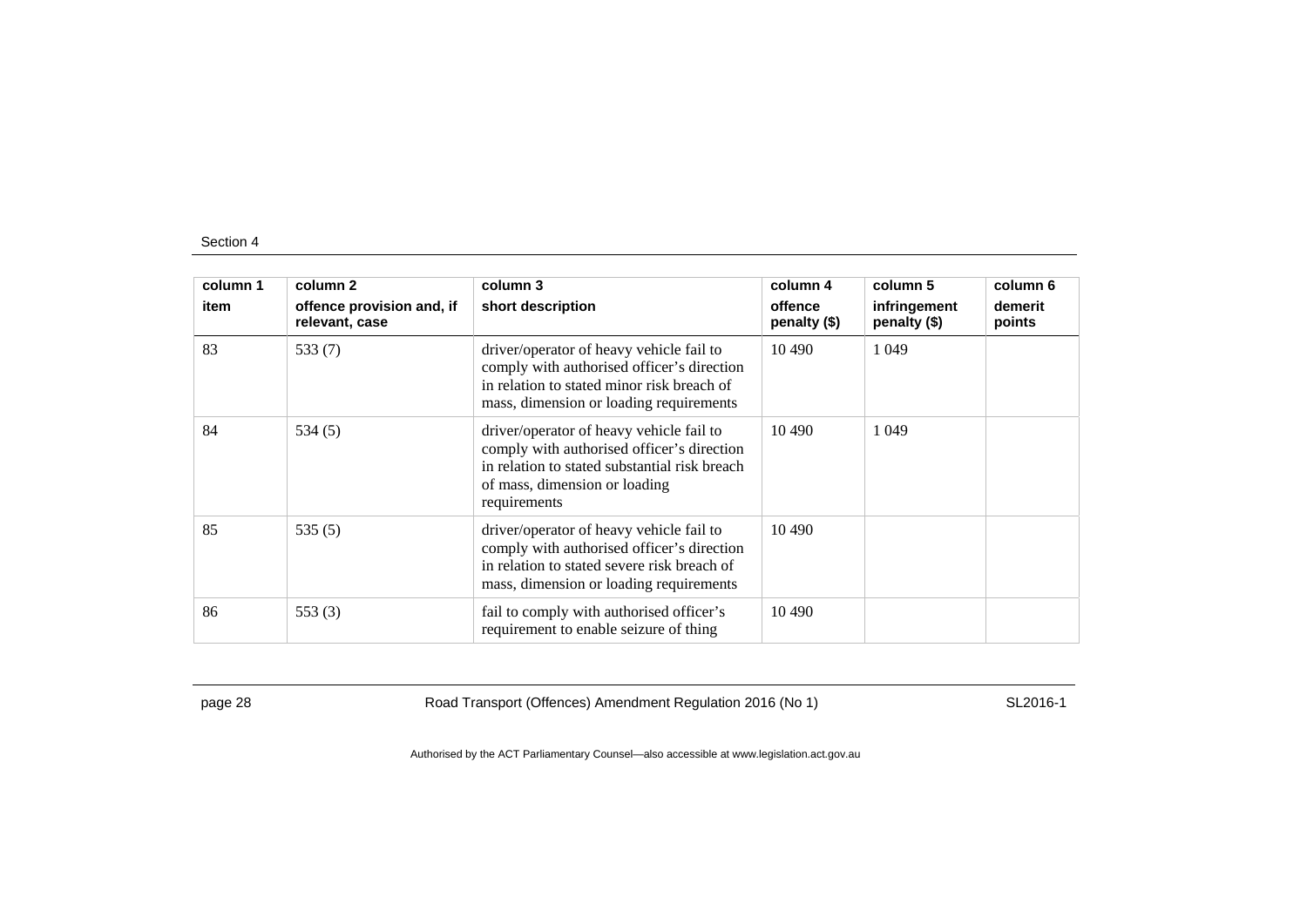| column 1<br>item | column 2<br>offence provision and, if<br>relevant, case | column 3<br>short description                                                                                            | column 4<br>offence<br>penalty $(\$)$ | column 5<br>infringement<br>penalty (\$) | column 6<br>demerit<br>points |
|------------------|---------------------------------------------------------|--------------------------------------------------------------------------------------------------------------------------|---------------------------------------|------------------------------------------|-------------------------------|
| 87               | 558 $(1)$                                               | fail to comply with embargo notice                                                                                       | 10 490                                |                                          |                               |
| 88               | 558 $(3)$                                               | not take reasonable steps to stop someone<br>else from contravening embargo notice                                       | 10 4 90                               |                                          |                               |
| 89               | 559 $(3)$                                               | fail to comply with authorised officer's<br>requirement to seal/restrict access to/make<br>inoperable embargoed thing    | 10.490                                |                                          |                               |
| 90               | 559 $(4)$                                               | tamper with restricted access/embargoed<br>thing without authorised officer's approval                                   | 10 490                                |                                          |                               |
| 91               | 559(5)                                                  | enter restricted place/tamper with anything<br>used to restrict access to place without<br>authorised officer's approval | 10 4 90                               |                                          |                               |

SL2016-1 Road Transport (Offences) Amendment Regulation 2016 (No 1) page 29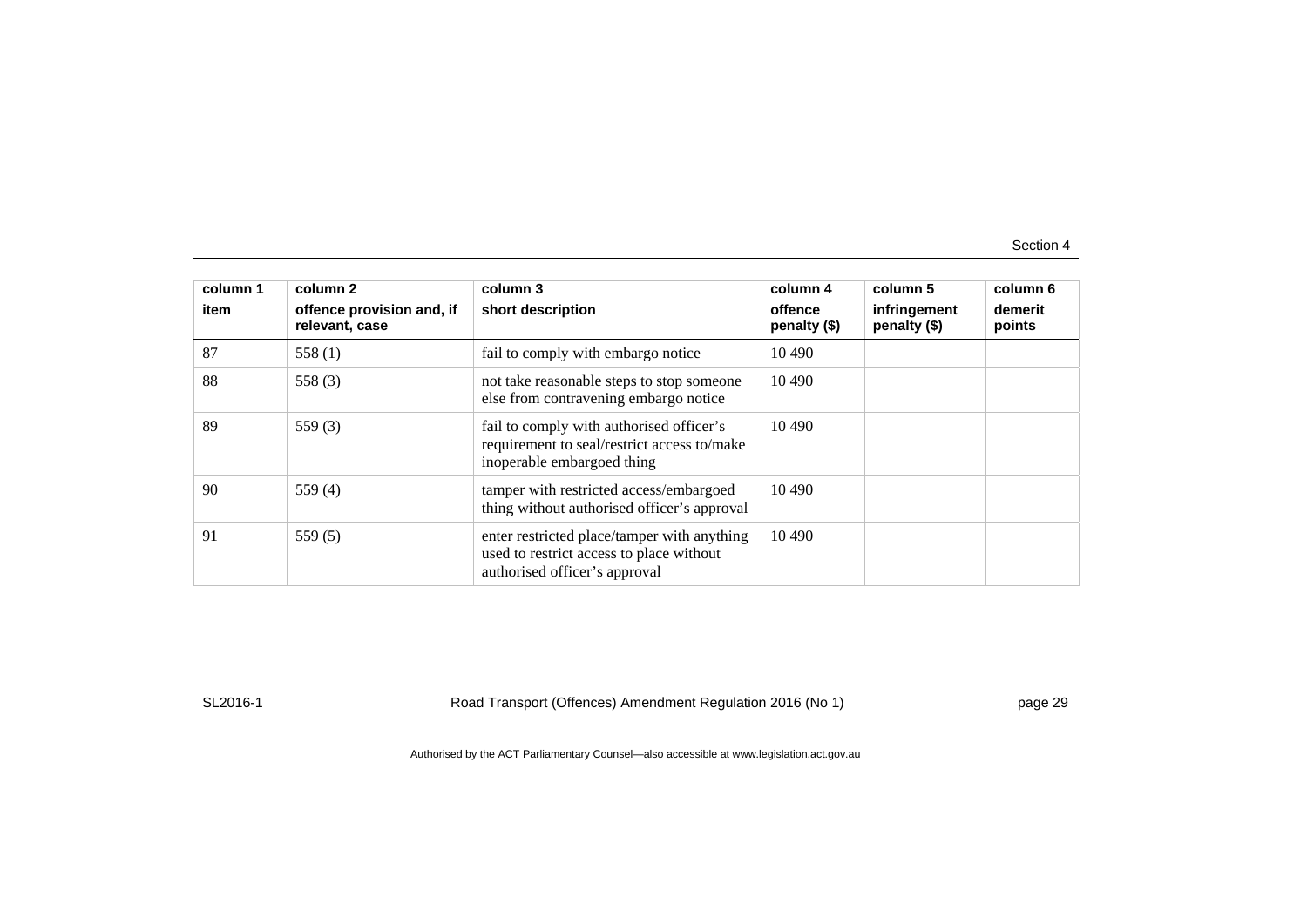| column 1<br>item | column 2<br>offence provision and, if<br>relevant, case | column 3<br>short description                                                                                             | column 4<br>offence<br>penalty (\$) | column 5<br>infringement<br>penalty (\$) | column 6<br>demerit<br>points |
|------------------|---------------------------------------------------------|---------------------------------------------------------------------------------------------------------------------------|-------------------------------------|------------------------------------------|-------------------------------|
| 92               | 567 $(4)$                                               | not state/give evidence of<br>name/address/date of birth when required<br>by authorised officer                           | 3 1 5 0                             | 315                                      |                               |
| 93               | 567A                                                    | driver of heavy vehicle not give licence<br>when required by authorised officer                                           | 20pu                                | 159                                      |                               |
| 94               | 567B                                                    | responsible person/possessor not give<br>particulars of driver/written signed<br>statement required by authorised officer | 20pu                                | 236                                      |                               |

page 30 Road Transport (Offences) Amendment Regulation 2016 (No 1) SL2016-1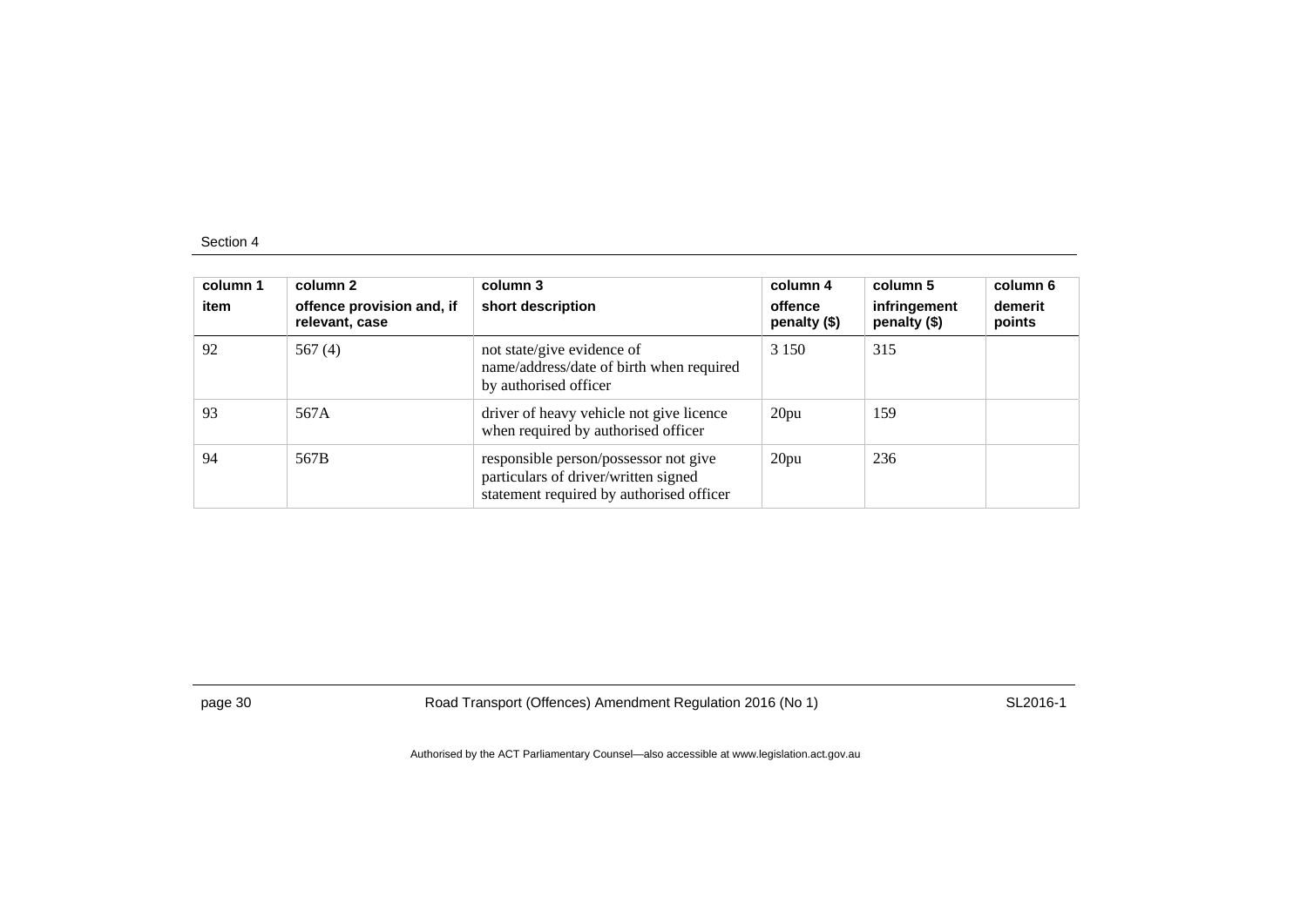| column 1 | column 2                                    | column 3                                                                                                | column 4                                                                                                                                                            | column 5                                                                                                                                                                | column 6          |
|----------|---------------------------------------------|---------------------------------------------------------------------------------------------------------|---------------------------------------------------------------------------------------------------------------------------------------------------------------------|-------------------------------------------------------------------------------------------------------------------------------------------------------------------------|-------------------|
| item     | offence provision and, if<br>relevant, case | short description                                                                                       | offence<br>penalty (\$)                                                                                                                                             | infringement<br>penalty (\$)                                                                                                                                            | demerit<br>points |
| 95       | 568 $(3)$                                   | driver of heavy vehicle not give<br>document/device/other thing when required<br>by authorised officer  | an amount<br>equal to<br>amount of<br>maximum<br>penalty for<br>offence of<br>failing to<br>keep<br>document/<br>device/other<br>thing in<br>driver's<br>possession | an amount equal<br>to $10\%$ of<br>amount of<br>maximum<br>penalty for<br>offence of<br>failing to keep<br>document/<br>device/other<br>thing in driver's<br>possession |                   |
| 96       | 568 $(7)$                                   | driver of heavy vehicle not certify copy or<br>entry in document when required by<br>authorised officer | 3 1 5 0                                                                                                                                                             | 315                                                                                                                                                                     |                   |

SL2016-1 Road Transport (Offences) Amendment Regulation 2016 (No 1) page 31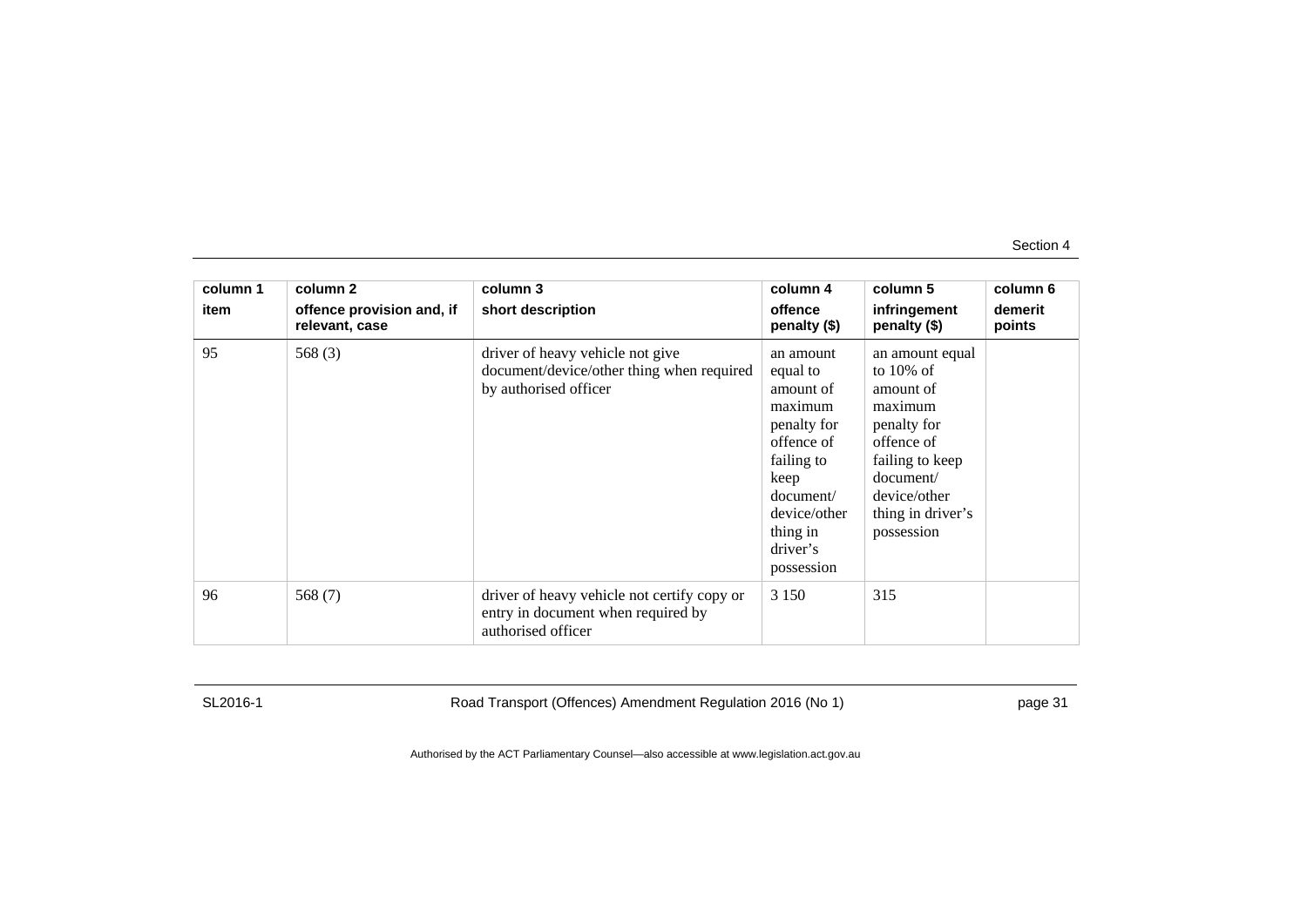| column 1<br>item | column 2<br>offence provision and, if<br>relevant, case | column 3<br>short description                                                                                                                    | column 4<br>offence<br>penalty $(\$)$ | column 5<br>infringement<br>penalty (\$) | column 6<br>demerit<br>points |
|------------------|---------------------------------------------------------|--------------------------------------------------------------------------------------------------------------------------------------------------|---------------------------------------|------------------------------------------|-------------------------------|
| 97               | 569(2)                                                  | responsible person for heavy vehicle not<br>make available or produce stated document<br>for inspection when required by authorised<br>officer   | 6 300                                 | 630                                      |                               |
| 98               | 569 $(7)$                                               | person responsible for keeping document<br>not certify copy or entry in document when<br>required by authorised officer                          | 3 1 5 0                               | 315                                      |                               |
| 99               | 570 (3)                                                 | responsible person for heavy vehicle fail to<br>comply with authorised officer's<br>requirement to give stated<br>information/details to officer | 6.300                                 |                                          |                               |
| 100              | 573(1)                                                  | fail to comply with improvement notice                                                                                                           | 10.490                                |                                          |                               |

page 32 Road Transport (Offences) Amendment Regulation 2016 (No 1) SL2016-1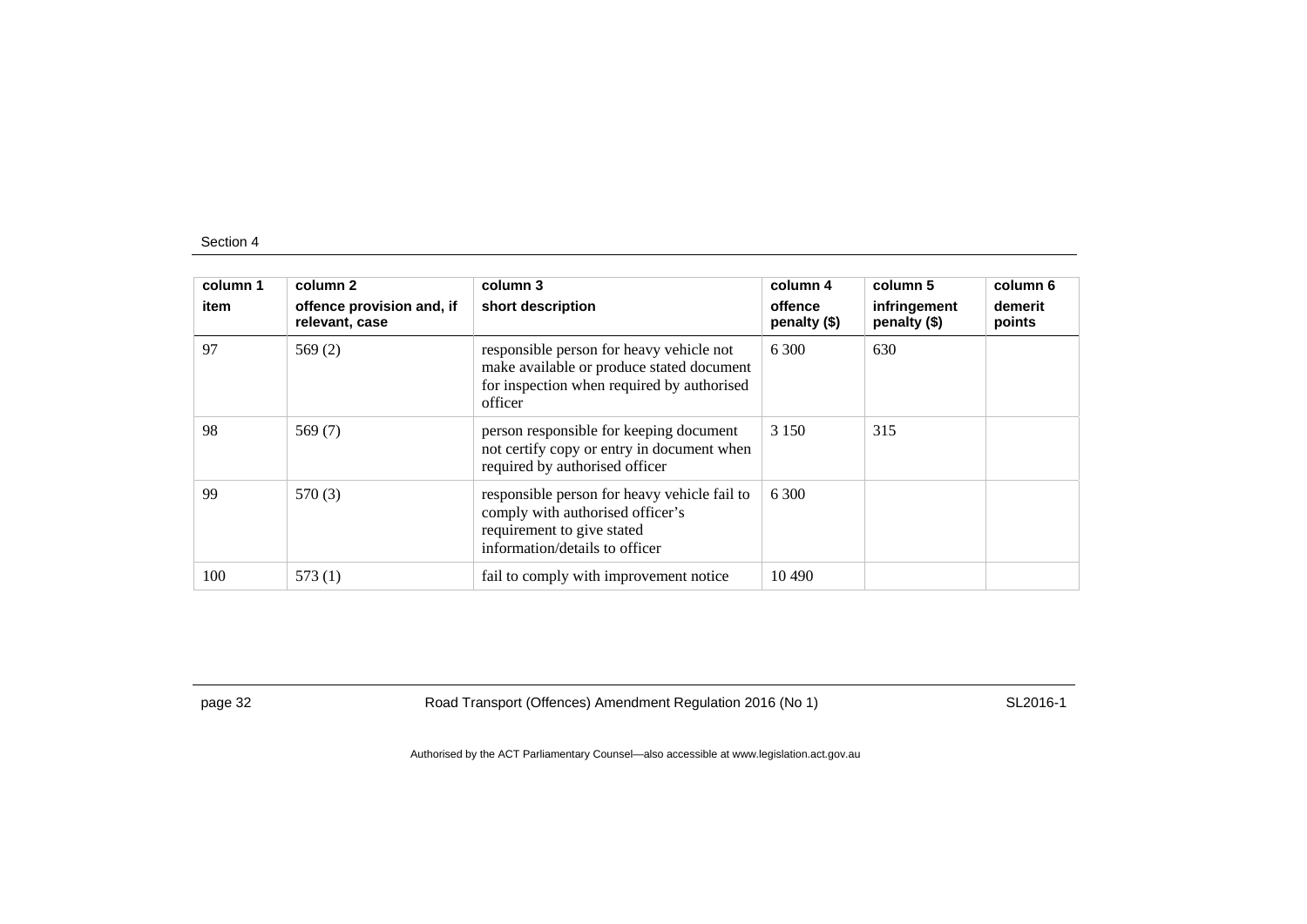| column 1<br>item | column 2<br>offence provision and, if<br>relevant, case | column 3<br>short description                                                                                                                     | column 4<br>offence<br>penalty (\$)                           | column 5<br>infringement<br>penalty (\$) | column 6<br>demerit<br>points |
|------------------|---------------------------------------------------------|---------------------------------------------------------------------------------------------------------------------------------------------------|---------------------------------------------------------------|------------------------------------------|-------------------------------|
| 101              | 577 (4)                                                 | occupier or person at place/driver of heavy<br>vehicle fail to comply with authorised<br>officer's requirement to give officer<br>reasonable help | 10 490                                                        |                                          |                               |
| 102              | 584(1)                                                  | obstruct authorised officer/helper/assistant<br>exercising power                                                                                  | 10 490                                                        |                                          |                               |
| 103              | 585                                                     | impersonate authorised officer                                                                                                                    | 10 490                                                        |                                          |                               |
| 104              | 604                                                     | fail to comply with supervisory<br>intervention order                                                                                             | 10 490                                                        |                                          |                               |
| 105              | 610                                                     | fail to comply with prohibition order                                                                                                             | 10 490                                                        |                                          |                               |
| 106              | 636(1)                                                  | executive officer of corporation knowingly<br>authorise/permit offence by corporation                                                             | penalty for<br>contravention<br>of provision<br>by individual |                                          |                               |

SL2016-1 Road Transport (Offences) Amendment Regulation 2016 (No 1) page 33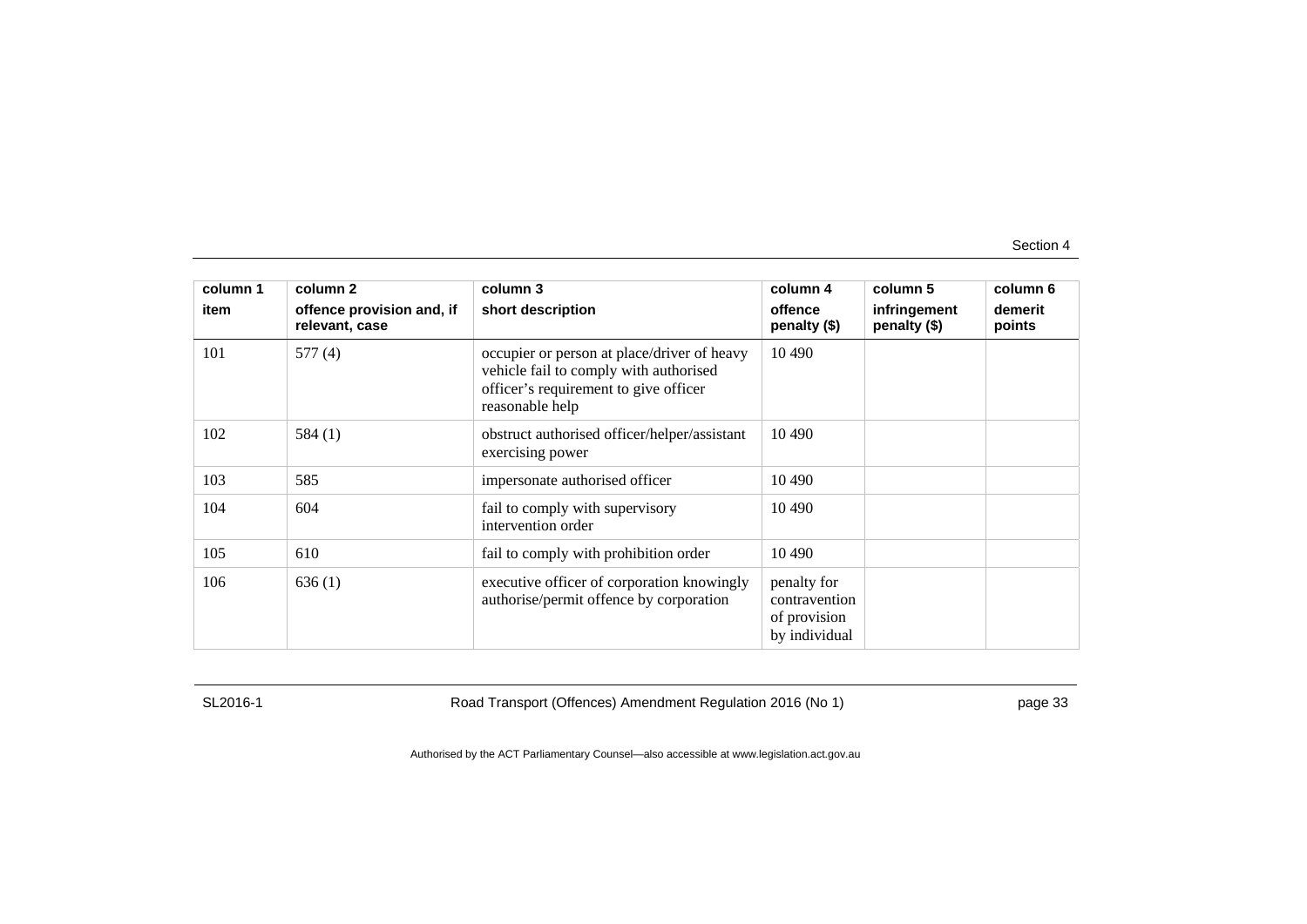| column 1 | column 2                                    | column 3                                                                                                                      | column 4                                                      | column 5                     | column 6          |
|----------|---------------------------------------------|-------------------------------------------------------------------------------------------------------------------------------|---------------------------------------------------------------|------------------------------|-------------------|
| item     | offence provision and, if<br>relevant, case | short description                                                                                                             | offence<br>penalty $(\$)$                                     | infringement<br>penalty (\$) | demerit<br>points |
| 107      | 636(2)                                      | executive officer of corporation<br>know/ought reasonably to know of<br>offence/substantial risk of offence by<br>corporation | penalty for<br>contravention<br>of provision<br>by individual |                              |                   |
| 108      | 637(4)                                      | partner knowingly authorise/permit<br>offence/substantial risk of offence                                                     | penalty for<br>contravention<br>of provision<br>by individual |                              |                   |
| 109      | 637(5)                                      | partner know/ought reasonably to know of<br>offence/substantial risk of offence                                               | penalty for<br>contravention<br>of provision<br>by individual |                              |                   |
| 110      | 638(4)                                      | management member of unincorporated<br>body knowingly authorise/permit offence                                                | penalty for<br>contravention<br>of provision<br>by individual |                              |                   |

page 34 Road Transport (Offences) Amendment Regulation 2016 (No 1) SL2016-1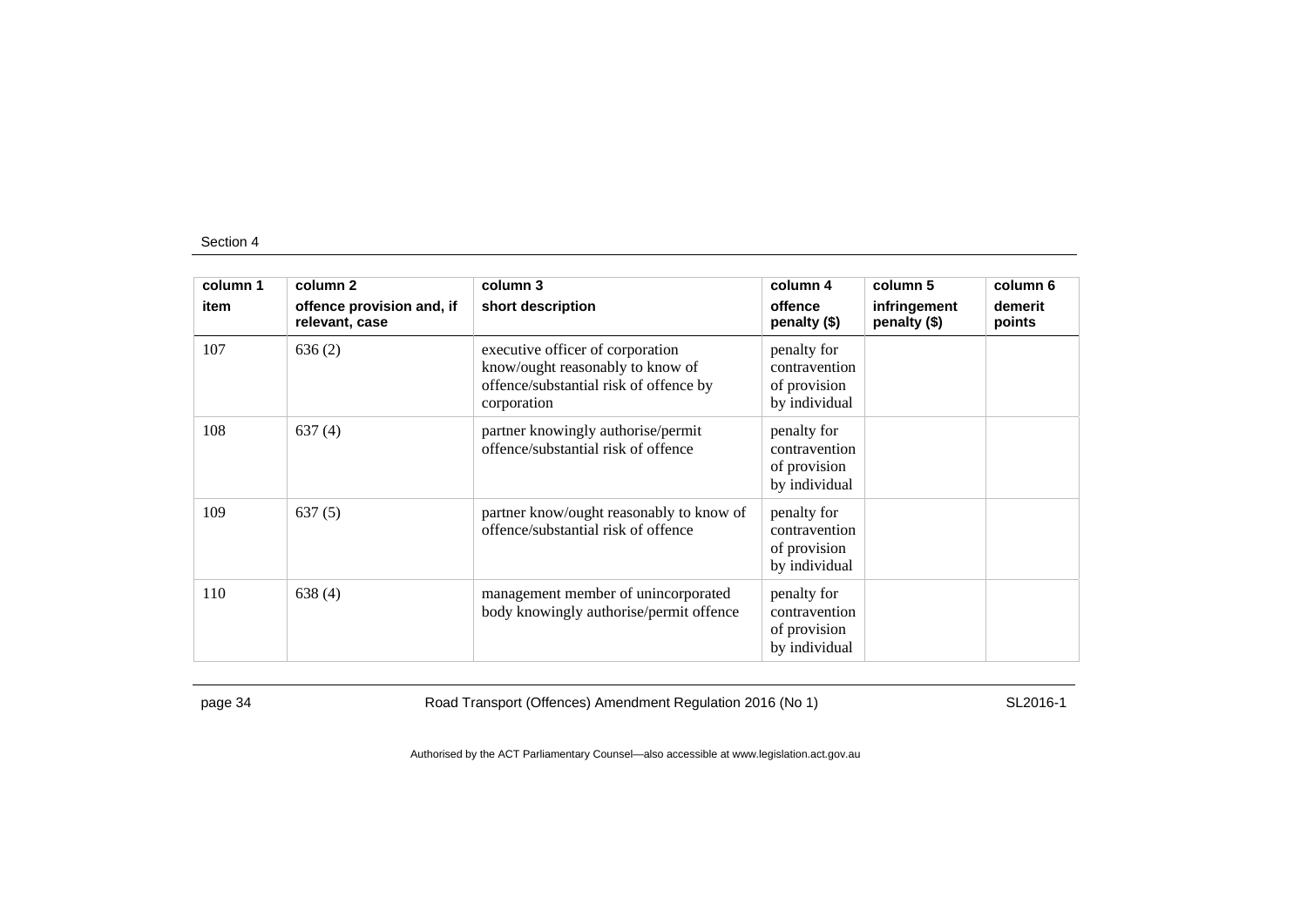| column 1 | column 2                                    | column 3                                                                                                                                                                                    | column 4                                                      | column 5                     | column 6          |
|----------|---------------------------------------------|---------------------------------------------------------------------------------------------------------------------------------------------------------------------------------------------|---------------------------------------------------------------|------------------------------|-------------------|
| item     | offence provision and, if<br>relevant, case | short description                                                                                                                                                                           | offence<br>penalty (\$)                                       | infringement<br>penalty (\$) | demerit<br>points |
| 111      | 638(5)                                      | management member of unincorporated<br>body know/ought reasonably to know of<br>offence/substantial risk of offence                                                                         | penalty for<br>contravention<br>of provision<br>by individual |                              |                   |
| 112      | 697(3)                                      | make improper use of position/information<br>because of exercise of functions under<br>Heavy Vehicle National Law (ACT)                                                                     | 10 4 90                                                       |                              |                   |
| 113      | 699(1)                                      | employer dismisses/prejudices employee<br>for giving information/making complaint<br>about contravention of Heavy Vehicle<br><b>National Law (ACT)</b>                                      | 10 4 9 0                                                      |                              |                   |
| 114      | 699(2)                                      | employer not offer employment/treat<br>prospective employee less favourably for<br>giving information/making complaint<br>about contravention of Heavy Vehicle<br><b>National Law (ACT)</b> | 10 490                                                        |                              |                   |

SL2016-1 Road Transport (Offences) Amendment Regulation 2016 (No 1) page 35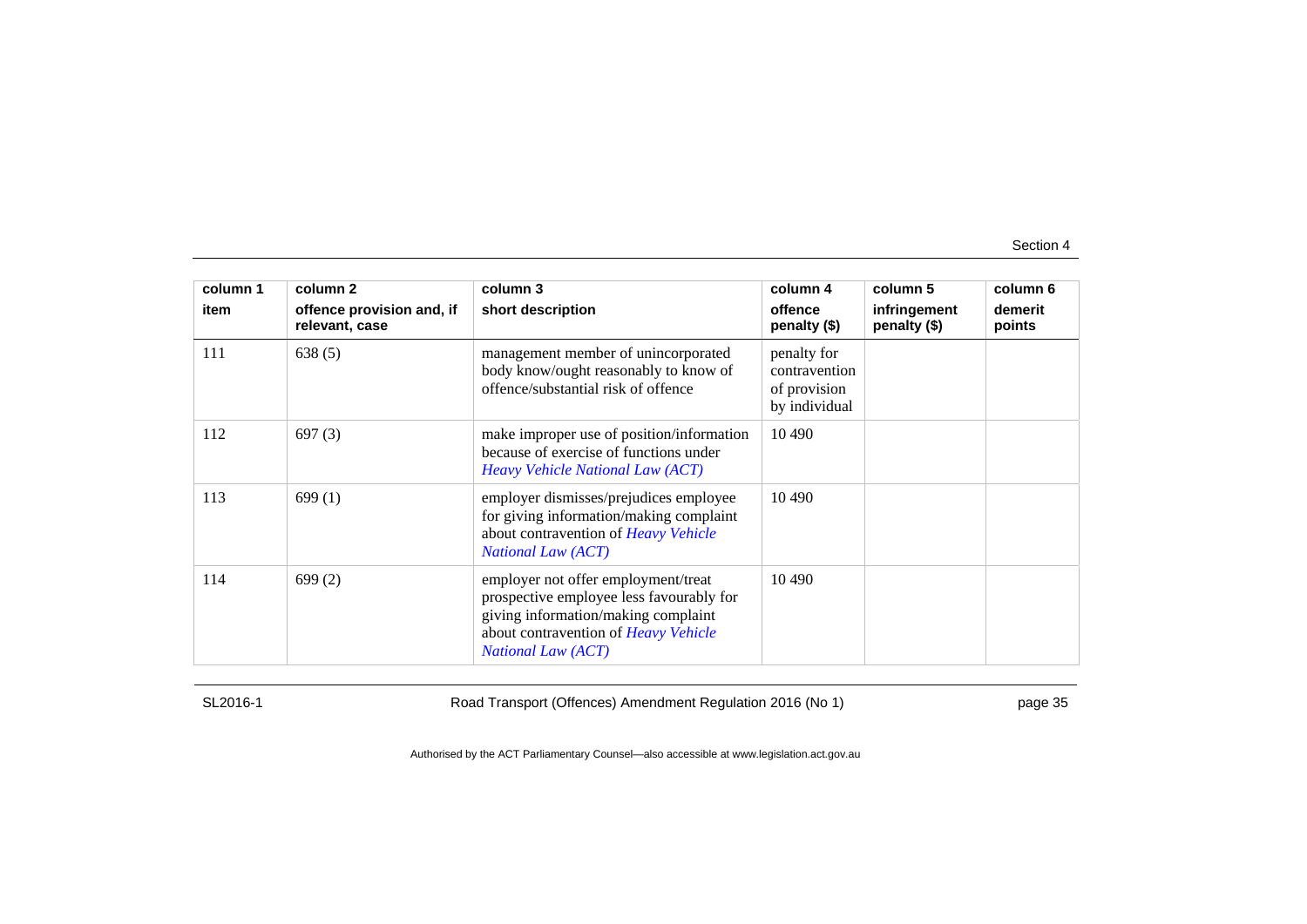| column 1 | column 2                                    | column 3                                                                                                           | column 4                | column 5                     | column 6          |
|----------|---------------------------------------------|--------------------------------------------------------------------------------------------------------------------|-------------------------|------------------------------|-------------------|
| item     | offence provision and, if<br>relevant, case | short description                                                                                                  | offence<br>penalty (\$) | infringement<br>penalty (\$) | demerit<br>points |
| 115      | 700(4)                                      | employer not comply with court order for<br>reinstatement of employee or employment<br>of prospective employee     | 10 490                  |                              |                   |
| 116      | 701(1)                                      | knowingly make false/misleading<br>statement to official                                                           | 10 490                  |                              |                   |
| 117      | 701(2)                                      | recklessly make false/misleading statement<br>to official                                                          | 8 4 0 0                 |                              |                   |
| 118      | 702(1)                                      | knowingly give official document<br>containing false/misleading information                                        | 10 490                  |                              |                   |
| 119      | 702(3)                                      | recklessly give official document<br>containing false/misleading information                                       | 8.400                   |                              |                   |
| 120      | 703(1)                                      | responsible person for heavy vehicle<br>knowingly gives another responsible<br>person false/misleading information | 10 490                  |                              |                   |

page 36 Road Transport (Offences) Amendment Regulation 2016 (No 1) SL2016-1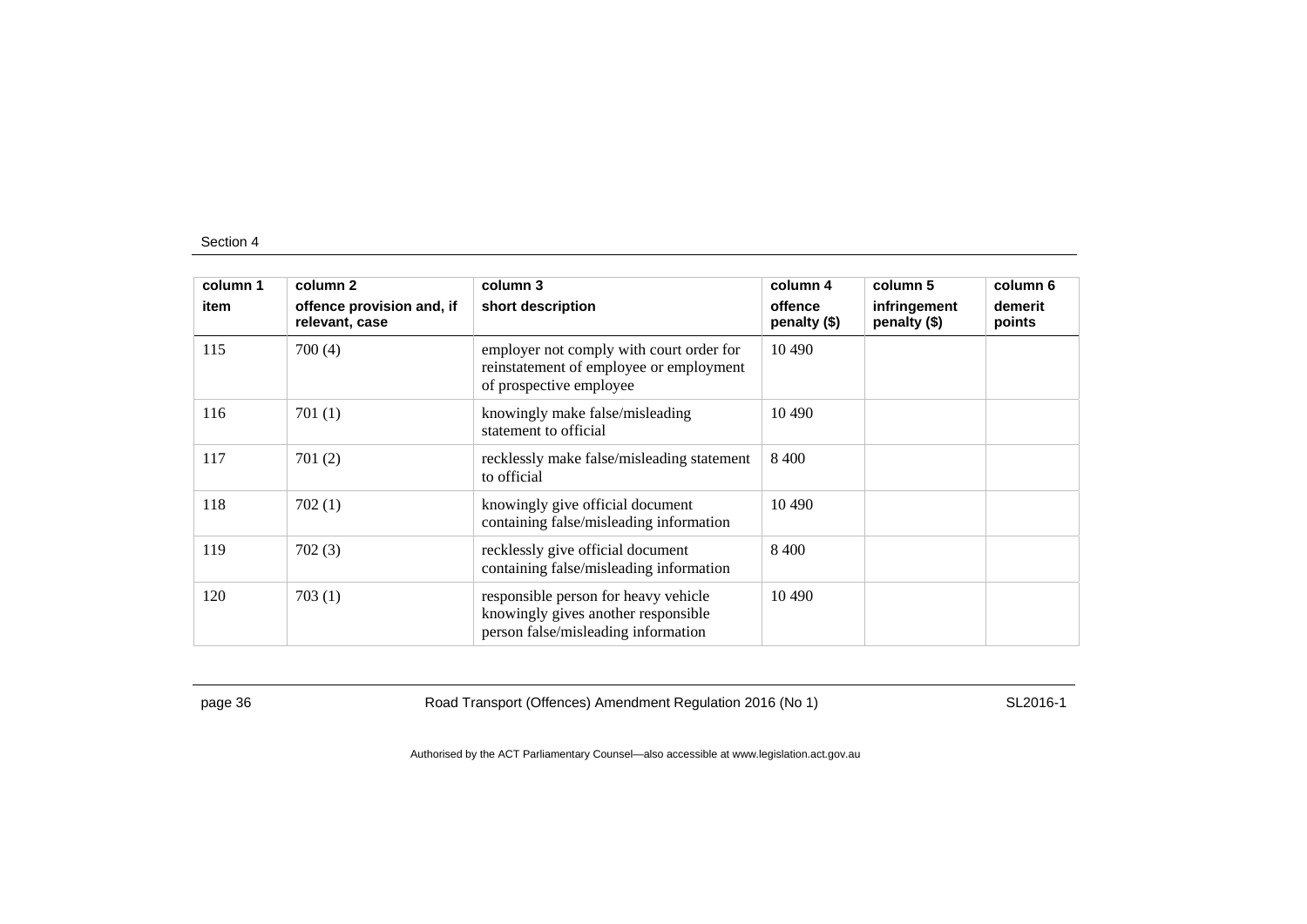| column 1 | column 2                                    | column 3                                                                                                            | column 4                | column 5                     | column 6          |
|----------|---------------------------------------------|---------------------------------------------------------------------------------------------------------------------|-------------------------|------------------------------|-------------------|
| item     | offence provision and, if<br>relevant, case | short description                                                                                                   | offence<br>penalty (\$) | infringement<br>penalty (\$) | demerit<br>points |
| 121      | 703(2)                                      | responsible person for heavy vehicle<br>recklessly gives another responsible person<br>false/misleading information | 8 4 0 0                 |                              |                   |
| 122      | 704(1)                                      | falsely represent heavy vehicle authority<br>granted/operating under heavy vehicle<br>authority                     | 10 490                  |                              |                   |
| 123      | 704(2)                                      | represent operating under heavy vehicle<br>authority no longer in force                                             | 10 490                  |                              |                   |
| 124      | 704(3)                                      | possess document that falsely purports to<br>be accreditation certificate etc                                       | 10 490                  |                              |                   |
| 125      | 728(1)                                      | disclose protected information                                                                                      | 21 000                  |                              |                   |
| 126      | 728A(1)                                     | disclose electronic work diary information                                                                          | 21 000                  |                              |                   |
| 127      | 729(1)                                      | use protected information other than for<br>authorised use                                                          | 21 000                  |                              |                   |

SL2016-1 Road Transport (Offences) Amendment Regulation 2016 (No 1) page 37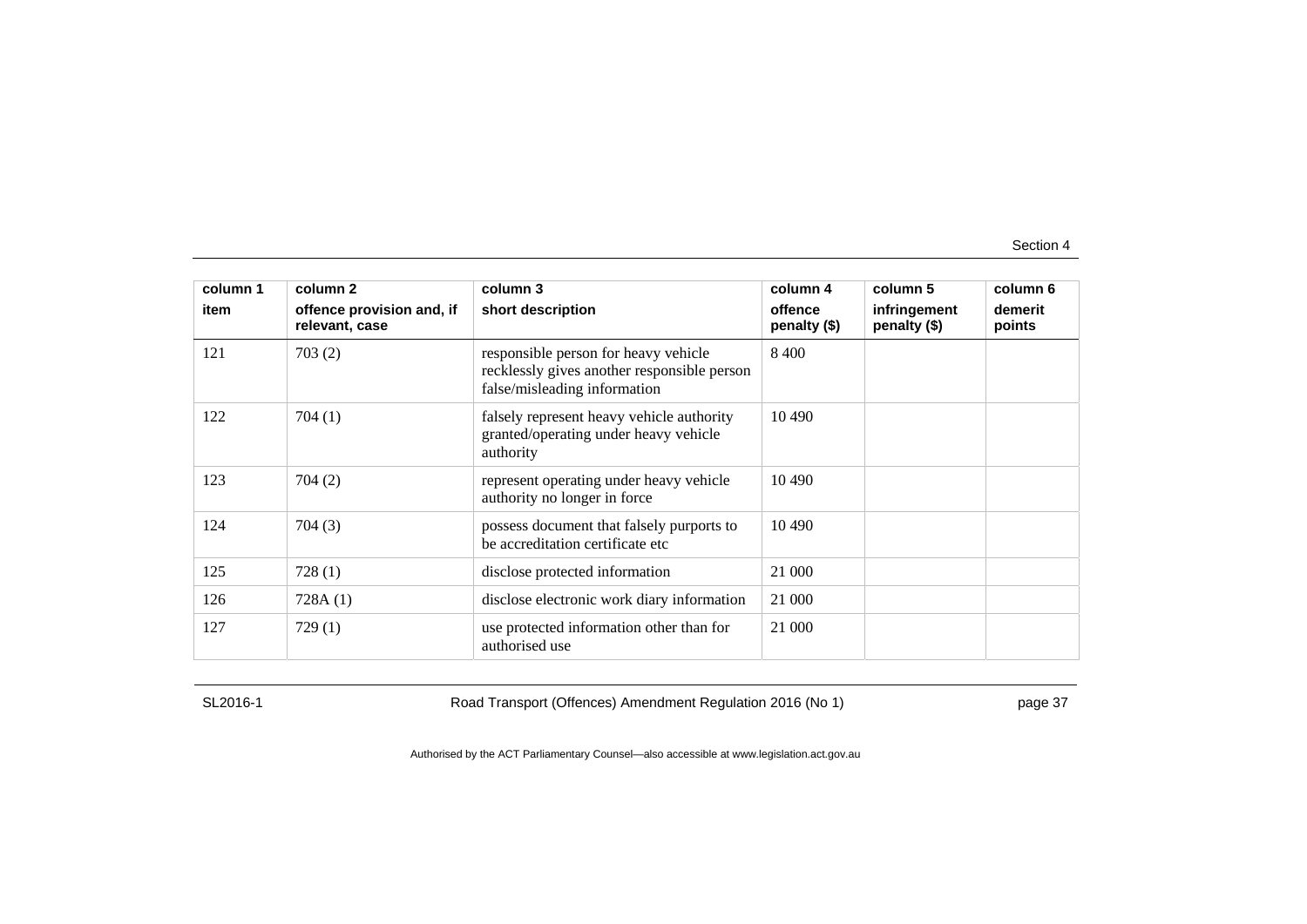| column 1<br>item | column 2<br>offence provision and, if<br>relevant, case | column 3<br>short description                                                                 | column 4<br>offence<br>penalty (\$) | column 5<br>infringement<br>penalty (\$) | column 6<br>demerit<br>points |
|------------------|---------------------------------------------------------|-----------------------------------------------------------------------------------------------|-------------------------------------|------------------------------------------|-------------------------------|
| 128              | 729(3)                                                  | use disclosed protected information other<br>than for authorised use                          | 21 000                              |                                          |                               |
| 129              | 729A (1)                                                | use electronic work diary protected<br>information other than for authorised use              | 21 000                              |                                          |                               |
| 130              | 729A (2)                                                | use disclosed electronic work diary<br>protected information other than for<br>authorised use | 21 000                              |                                          |                               |

page 38 Road Transport (Offences) Amendment Regulation 2016 (No 1) SL2016-1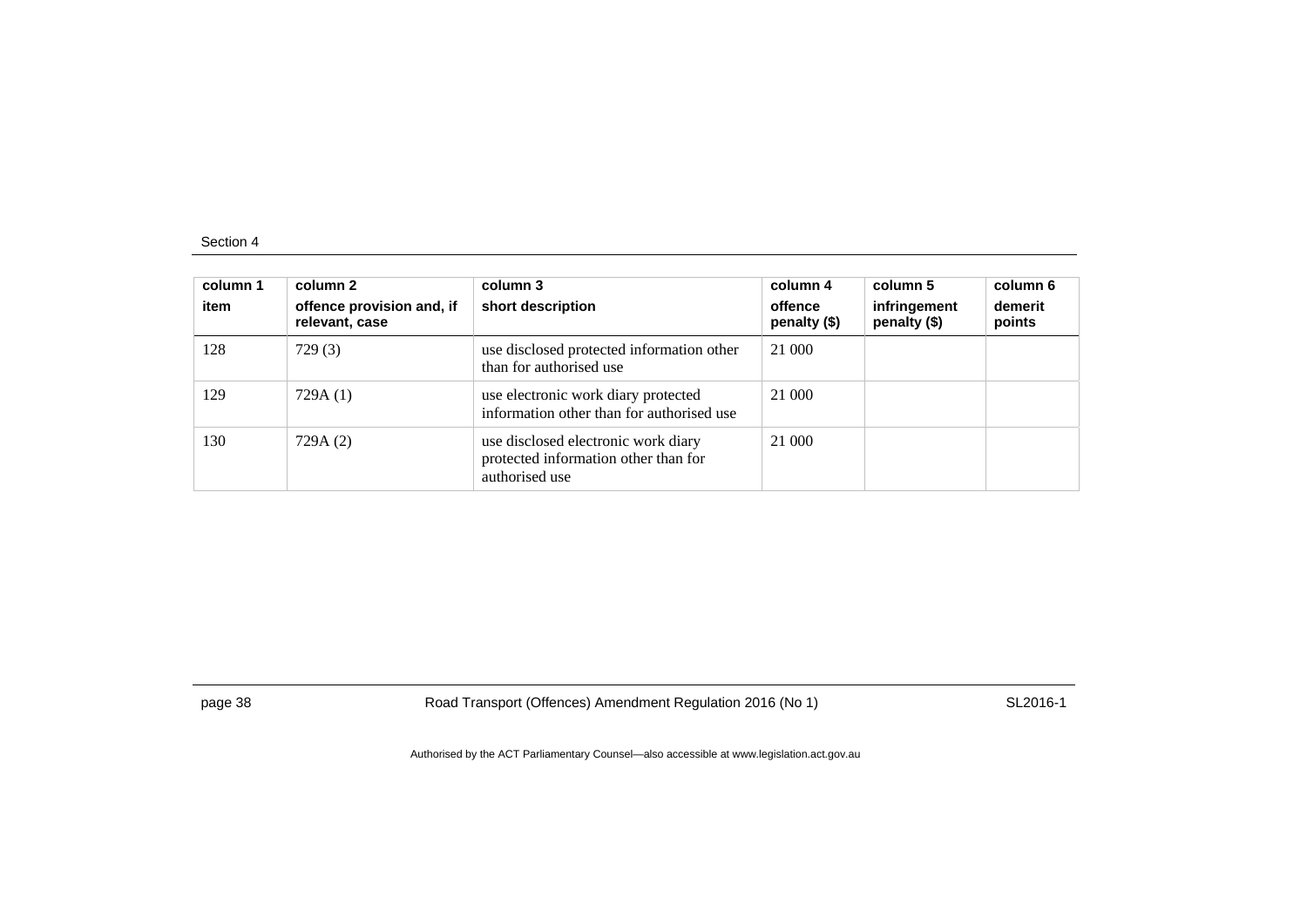## **Part 1.2B Heavy Vehicle (Mass, Dimension and Loading) National Regulation**

| column 1 | column 2                                    | column 3                                                                                                                | column 4                  | column 5                     | column 6          |
|----------|---------------------------------------------|-------------------------------------------------------------------------------------------------------------------------|---------------------------|------------------------------|-------------------|
| item     | offence provision and, if<br>relevant, case | short description                                                                                                       | offence<br>penalty $(\$)$ | infringement<br>penalty (\$) | demerit<br>points |
|          | 11(1)                                       | drive CML heavy vehicle under<br>concessional mass limit without relevant<br>accreditation label maintained as required | 3 1 5 0                   | 315                          |                   |
|          | 16(2)                                       | use/permit to be used/HML heavy vehicle<br>in area/on route in contravention of<br>condition of HML declaration         | 3 1 5 0                   | 315                          |                   |
|          | 28                                          | driver/operator of HML heavy vehicle<br>contravene condition of HML permit                                              | 3 1 5 0                   | 315                          |                   |

SL2016-1 Road Transport (Offences) Amendment Regulation 2016 (No 1) page 39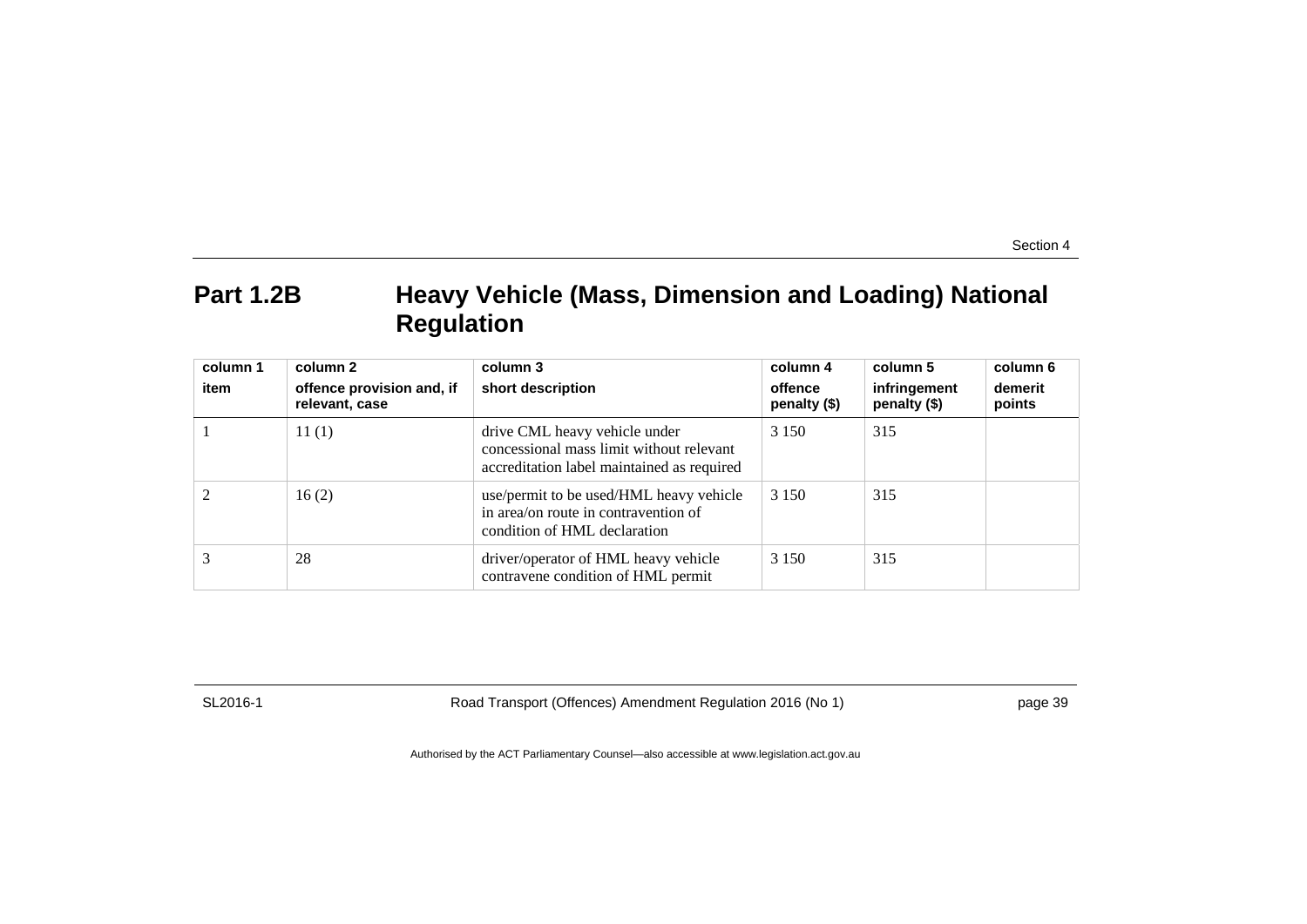| column 1<br>item | column 2<br>offence provision and, if<br>relevant, case | column 3<br>short description                                                                               | column 4<br>offence<br>penalty $(\$)$ | column 5<br>infringement<br>penalty (\$) | column 6<br>demerit<br>points |
|------------------|---------------------------------------------------------|-------------------------------------------------------------------------------------------------------------|---------------------------------------|------------------------------------------|-------------------------------|
| 4                | 34(2)                                                   | not return amended/cancelled HML permit<br>as required                                                      | 4 0 0 0                               | 400                                      |                               |
|                  | 35(1)                                                   | not apply for replacement for<br>defaced/destroyed/lost/stolen HML permit<br>as required                    | 4 0 0 0                               |                                          |                               |
| 6                | 36(2)                                                   | drive HML heavy vehicle under higher<br>mass limit without relevant accreditation<br>maintained as required | 3 1 5 0                               | 315                                      |                               |

page 40 Road Transport (Offences) Amendment Regulation 2016 (No 1) SL2016-1